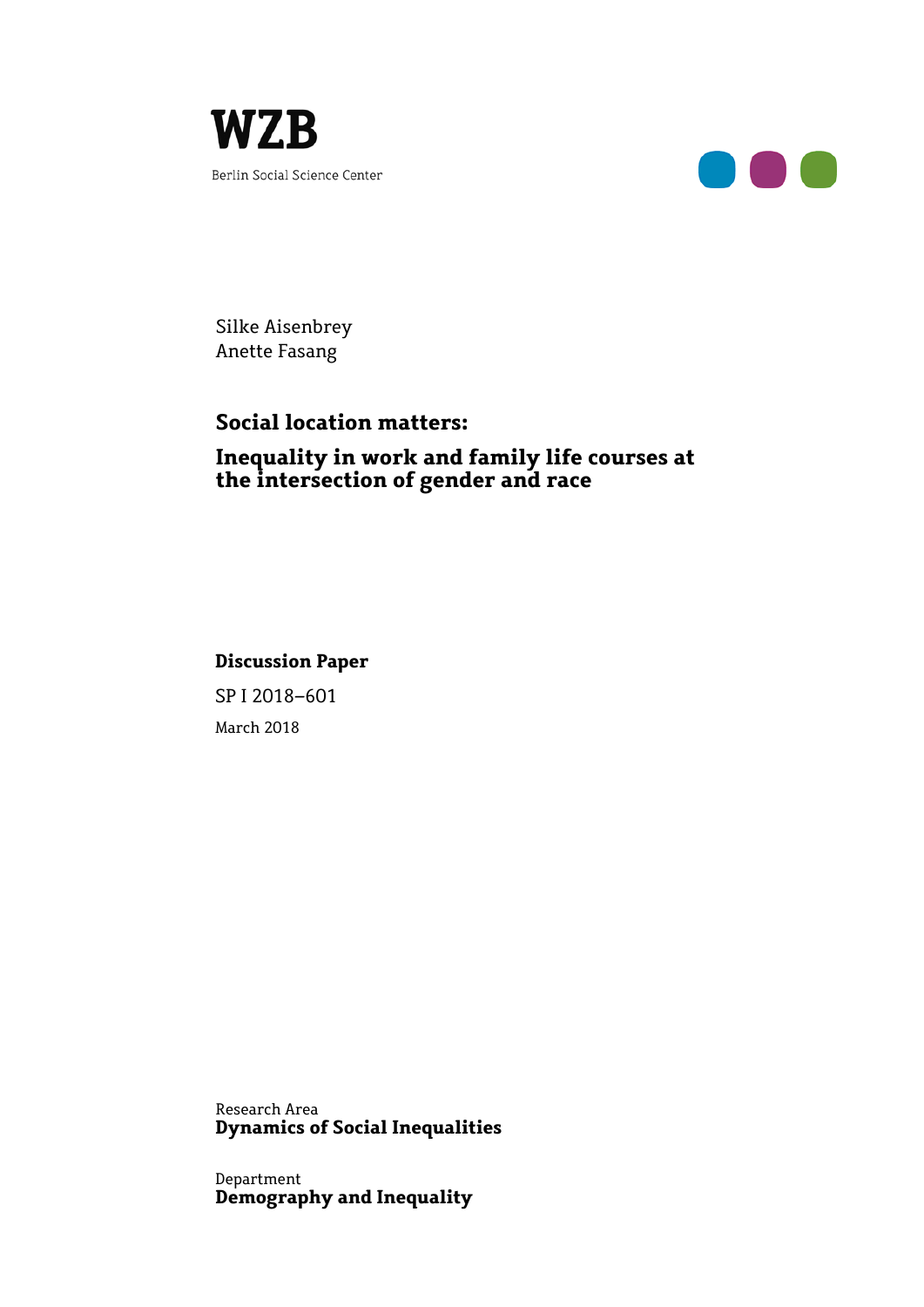WZB Berlin Social Science Center Reichpietschufer 50 10785 Berlin Germany www.wzb.eu

Copyright remains with the author(s).

Discussion papers of the WZB serve to disseminate the research results of work in progress prior to publication to encourage the exchange of ideas and academic debate. Inclusion of a paper in the discussion paper series does not constitute publication and should not limit publication in any other venue. The discussion papers published by the WZB represent the views of the respective author(s) and not of the institute as a whole.

Wissenschaftszentrum Berlin für Sozialforschung (2018) Silke Aisenbrey, Anette Fasang **Social location matters: Inequality in work and family life courses at the intersection of gender and race**  Discussion Paper SP I 2018–601

Affiliation of the authors other than WZB:

**Silke Aisenbrey**  Yeshiva University, New York

**Anette Fasang** Humboldt University of Berlin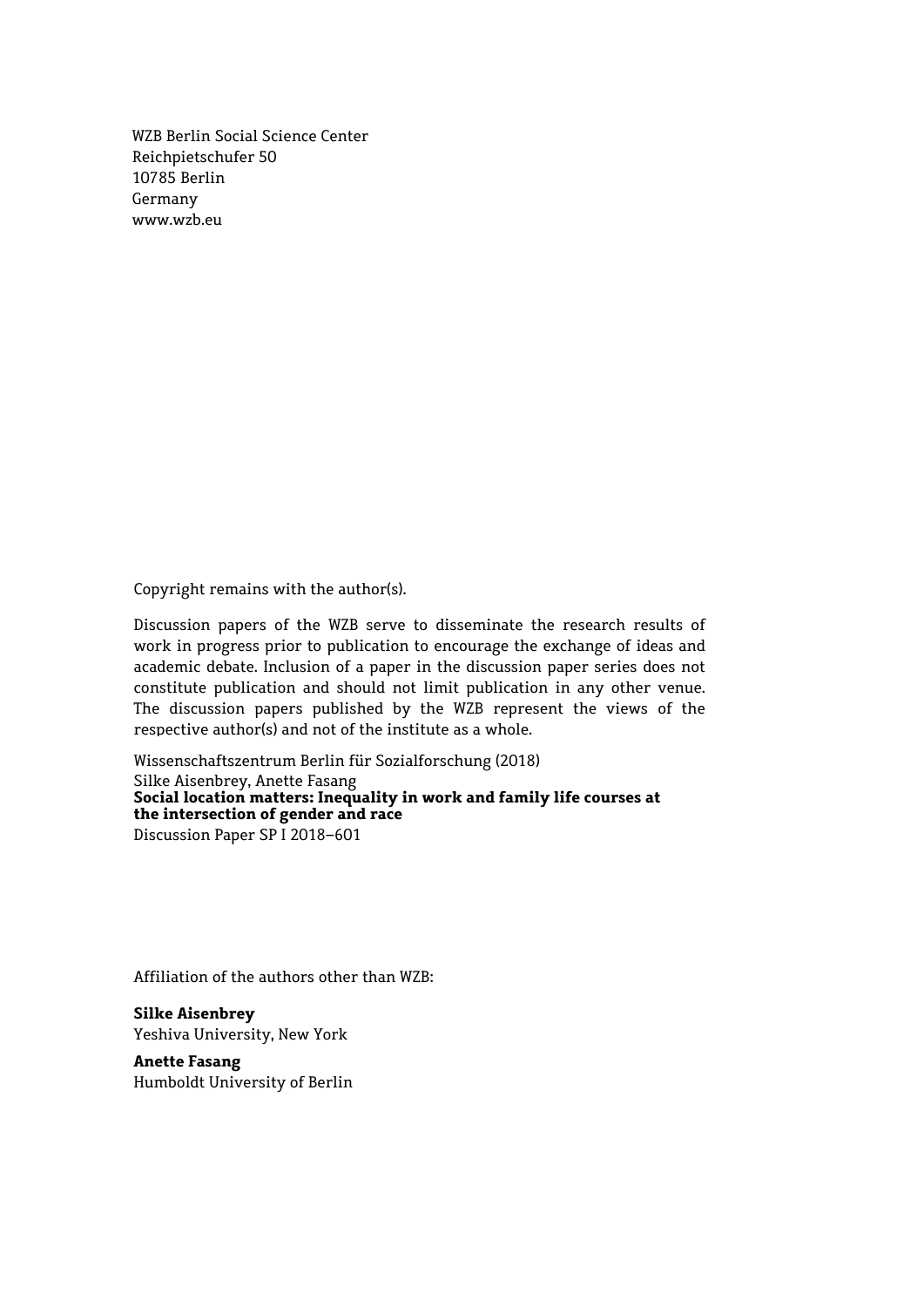#### Abstract

### **Social location matters: Inequality in work and family life courses at the intersection of gender and race**

#### by Silke Aisenbrey and Anette Fasang

Which constraints and privileges do members of empowered or disempowered groups face in combining work and family life courses? To address this timely and highly relevant question, we empirically analyze work and family life courses at the intersection of gender and race in the United States. We use longitudinal data from the National Longitudinal Study of Youth (NLSY) to study parallel work-family trajectories of white and African American men and women combining an intersectional comparison with a quantitative life course perspective. Results from recent innovations in sequence analysis including Mantel coefficients and multichannel sequence analysis show distinct work-family patterns for the four groups. Overall the association between work and family life courses for white men is weakest. They can combine any type of family trajectories with all possible work careers. In contrast, for black men high prestige careers are only accessible if they are in stable relationships with maximum one child. For black women we find the strongest association between family lives and careers characterized by high occupational prestige almost never occur for them. For white women the highest prestige work-family life course pattern goes along with late parenthood and / or childlessness. We contribute to the literature by identifying complex population level regularities in intersectional inequalities in longitudinal work and family life courses. Uncovering complex population level regularities that are not immediately visible are an important precondition for assessing the causes and consequences of social inequality in work-family life courses.

*Key words: intersectionality, work-family, life course*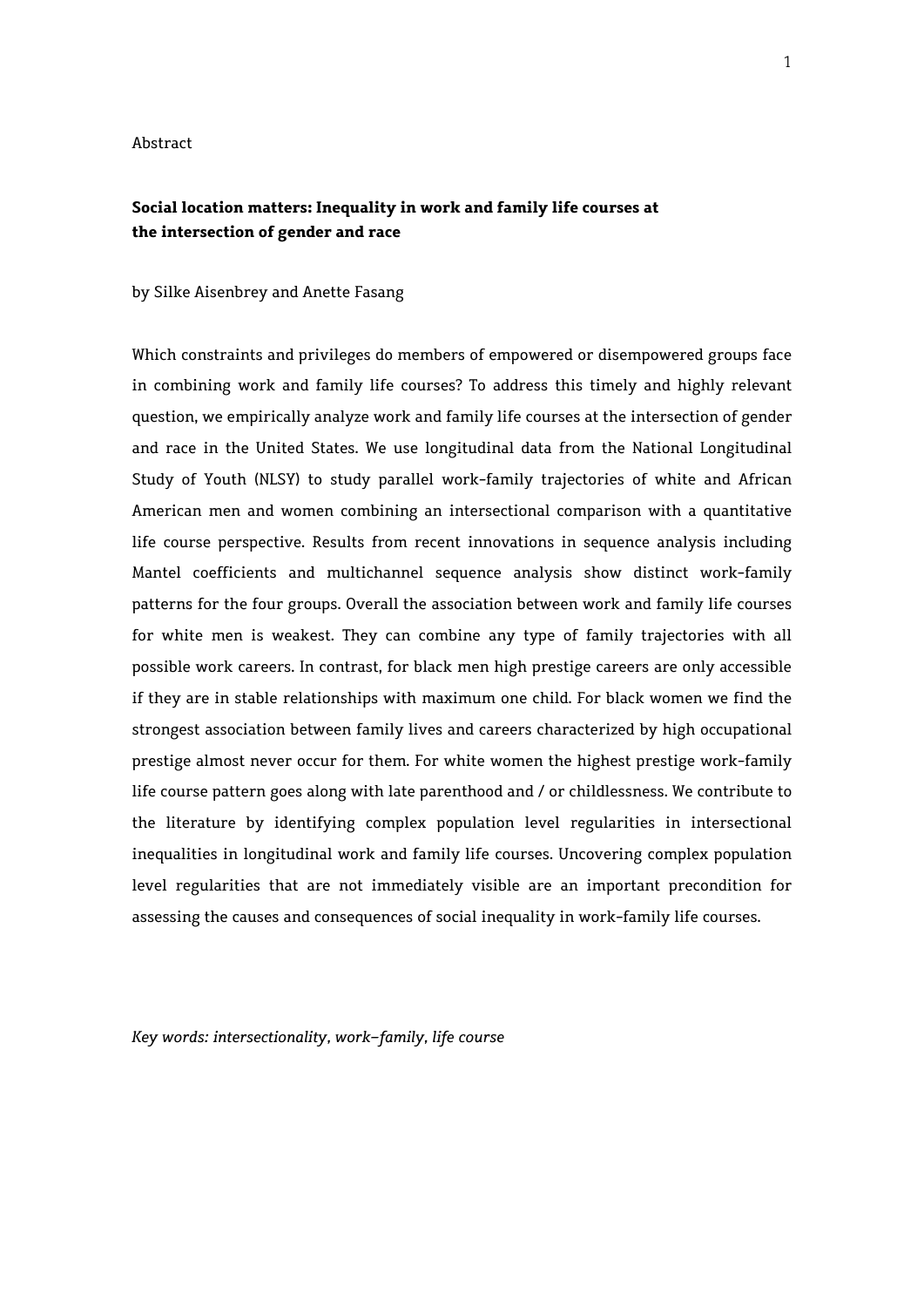#### **Introduction**

White men in the Unites States earn the highest wages compared to all other social groups. This is true historically, in all states and across all educational levels. White women, black men and women earn less (Pew Research 2015). At the same time these gender/race groups also experience very different timing and sequencing of family events across the life course. Black men for example on average marry at the age of 27, whereas white women marry at a much younger age of 22 (NLSY79, own calculations). At the same time, white men wait longest to have children (men age 26), whereas black women have their first child already at the age of 20. "Motherhood penalties" and "marriage and fatherhood premia" are well documented in the literature (Budig and England 2001; Killewald and Gough 2013; Cooke 2014). Research consistently shows that work and family processes are ubiquitously intertwined and that social location matters in how these processes are interrelated across the life course. Most research focuses on indicators at specific points or stages in the life-course, including marriage and family penalties (England et al 2016, Budig and England 2001; Killewald and Gough 2013), the change in occupational prestige after child birth (Author 2010) or the effects that different family events have on escaping poverty (Aisenbrey 2008). Orloff (1993: 319) summarized the gendered nature of the link between family and work as women being only a "husband away from poverty". Several recent studies approach the work and family interplay from a life course perspective analyzing life-courses as a whole to assess how labor market disadvantage associated with family events accumulates or attenuates over time (Aisenbrey and Fasang 2017; Kahn et al 2014; Simiö, Kauppinen and Martikainen 2017). Findings substantiate previous results that men's careers are less constrained by family formation processes than women's (Aisenbrey and Fasang 2017) and motherhood penalties do seem to attenuate over time for most women (Kahn et al 2014). A different line of research has examined the interaction of gender and race in work-family inequalities, pointing to both lower fatherhood premia for black men compared to white men (Glauber 2008) and lower motherhood penalties for black women compared to white women (Glauber 2007). Apart from a few exceptions, the (quantitative) literature on parenthood and marriage premia is strongly focused on gender differences with only a few studies acknowledging that race is important beyond including it as a "control variable". Looking at the effects of gender and race in a separate manner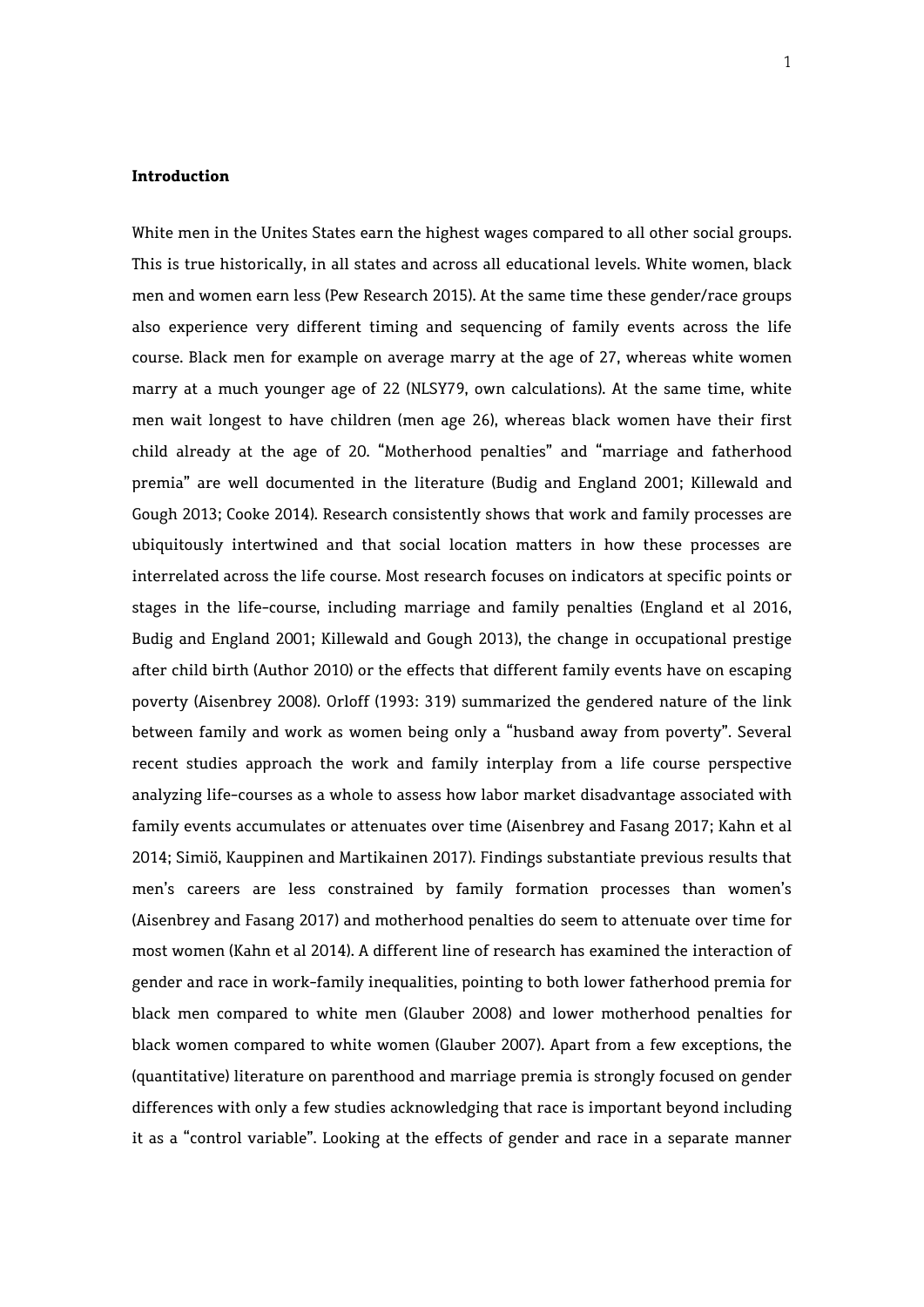misses out on the structural power intersectional categories have, and how they place individuals in different social locations, with different privileges and disadvantages attached (Choo & Feree 2010; Brown & Misra 2003).

In this article we apply a process oriented life course perspective integrating intersectionality into a comparative analysis of intertwined longitudinal work and family life courses. We offer an in-depth longitudinal thick description to jointly explore the gendered and racial privileges and disadvantages that black men, white men, black women and white women experience in the interaction of work and family life courses. In other words: Do white men have the possibility to combine any family formation processes with any type of work career? Do black women have the same possibilities? Which constraints do white women and black men experience in combining work and family lives? The analysis centers on black and white women and men during their most active family formation and career building phase between the age of 22 and 44.

Our analysis reveals a significant association between work-family life courses for all intersectional groups except for white men. White men are the only group who can combine all different types of family life courses with any type of more or less successful work careers. In contrast, black men only have access to careers of high occupational prestige, if they are in long-term stable coresidential relationships, enter fatherhood at later ages and have no more than one child. For black women we cannot identify any very high prestige career patterns in significant numbers, but even medium prestige careers are mostly accessible for black women who have few children later in life and/or who have no partner. For white women the highest prestige work careers are also accompanied by a typical pattern of late parenthood or childlessness.

This article seeks to contribute to the literature by bringing together an intersectional perspective and a quantitative longitudinal life course approach to social inequality in long-term work and family life courses. With the life course perspective, we move beyond point-in-time and trend outcomes and conceptualize the work-family interplay as a "process outcome" (Abbott 2005; Aisenbrey & Fasang 2017) from early adulthood to midlife. Conceptualizing work-family trajectories as interlocked multidimensional life course processes enables us to complement studies that focus on a unidirectional impact of family events on employment outcomes or vice versa. As individuals move through work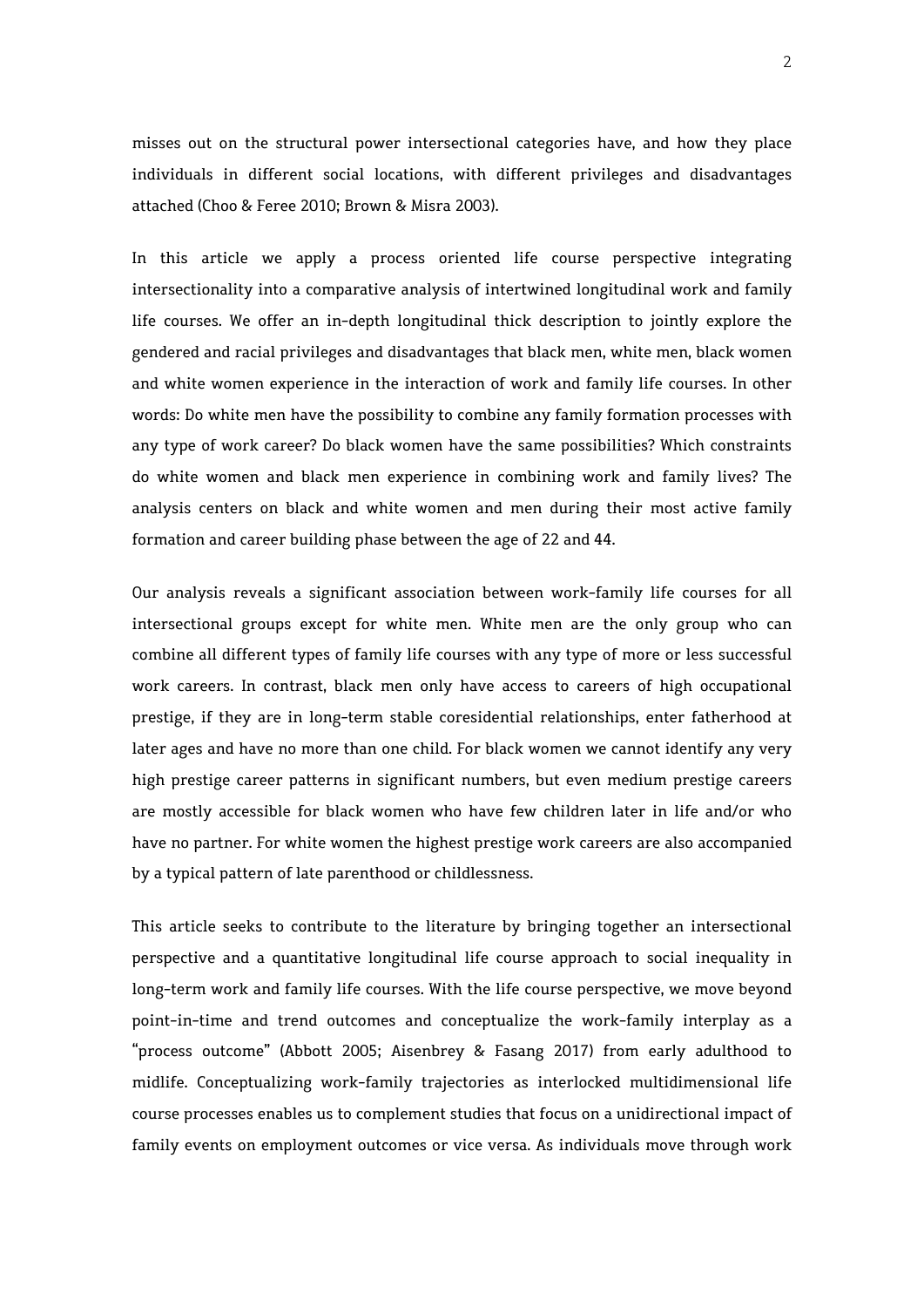careers, they are simultaneously defining and redefining their family lives. Inspired by the agenda setting article of Choo and Ferree (2010) we further adopt an intersectional approach that pays equal attention to the four intersection groups defined here, black women, white women, black men and white men. No categories are left "unmarked" and the intersection of race and gender is understood just as much as a privilege of masculinity and whiteness as underprivileged categories. Taking this comparative idea seriously, we avoid implicitly treating white male life courses as a normative reference point and thereby naturalizing and homogenizing male whiteness. Or as Choo and Ferree (2010) put it: "Methodologically, merely including difference often substitutes an implicit norm of whiteness or heterosexuality…" (133).

#### **Intersectionality: a comparative perspective**

We examine the interplay between work and family life courses from an intersectionality and life-course perspective to treat gender and race as the intertwined and interrelated social powers they are. This intersectional perspective more adequately captures the complexity and density of privilege and disadvantage compared to research designs that focus on different categories of disadvantage separately, like race, gender, class, age, sexuality or ethnicity (Jones, Kim and Skendall 2012).

Crenshaw (1991) first introduced intersectionality as a concept in the context of black women's anti-discirmination lawsuits. It is considered one of the most important concepts originating from feminist theory to date. The original intersectionality literature has been criticized as being too strongly focused on intersectional identities and disregarding structural disadvantage associated with intersectional categories (McCall 2005). Also many of the early studies on intersectionality take an either anti-categorical or intracategorical approach that does not easily bridge into the quantitative stratification and gender welfare state literature. The **anti-categorical** approach assumes that categories are per se too simplistic and problematic, because they reify the inequalities that they criticize (McCall 2005). The **intracategorical** approach focuses on documenting the subjective experiences of one group defined by intersecting categories, for example Latino gay men. This has produced much interesting ethnographic research, but lacks a comparison group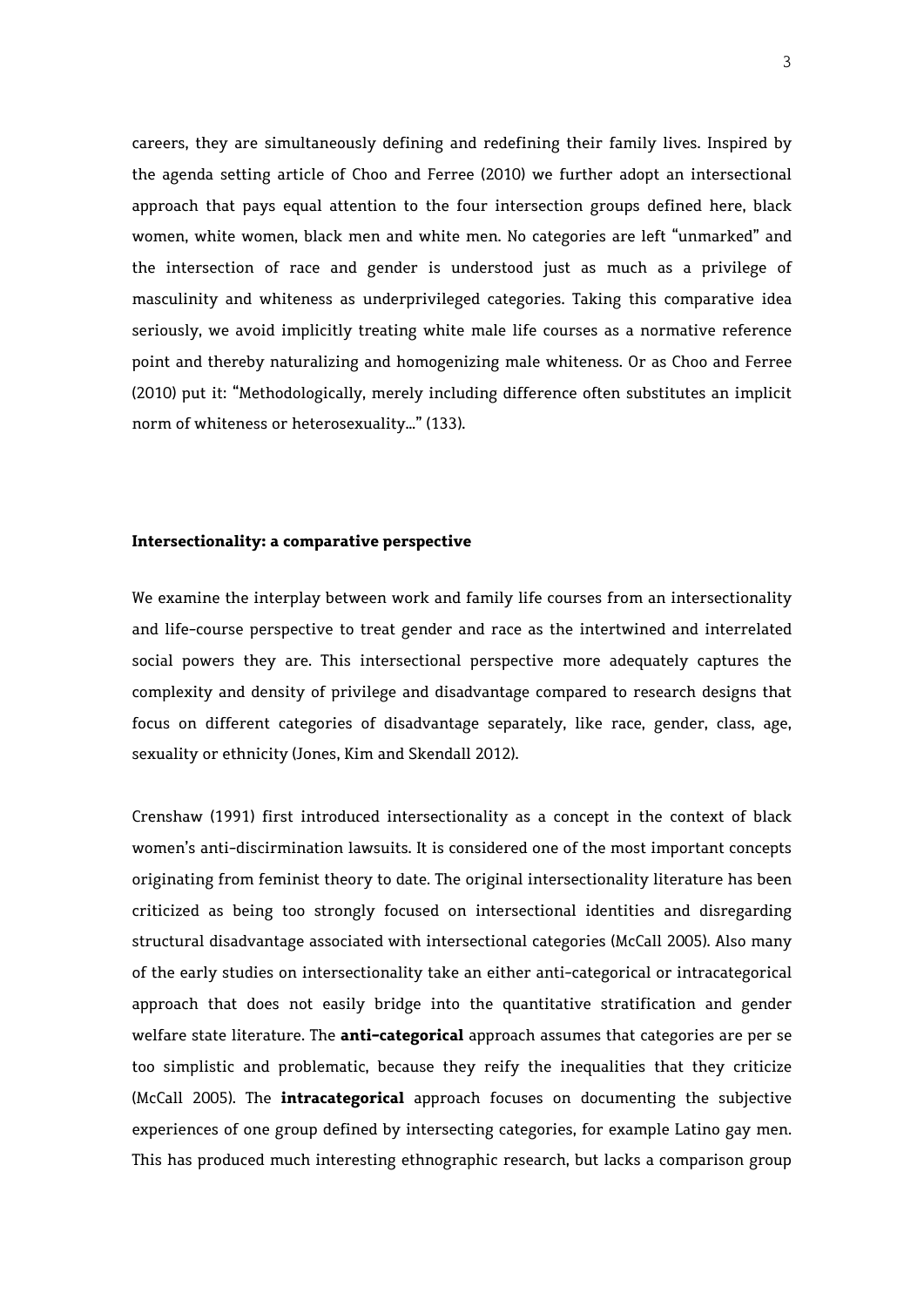to assess how and to what extent the specific groups' experiences differ from others (e.g. Patricia Hills Collins work).

The third approach to intersectionality that we adopt in the following is **intercategorical**. The intercategorical approach was coined by Leslie McCall, who first brought intersectional inequalities into main-stream quantitative stratification research. In the following we compare associations in the work and family domain between all comparison groups by gender and race focusing on structural inequalities. Intersectional inequality is treated as a hypothesis and we ask to what extent it exists in longitudinal work and family life courses by gender and race in the United States.

Intersectionality questions the assumption that variables such as gender and race "are explanatory constructs in and of themselves" (Bowleg (2008, 322), and assumes that they "are not reducible to individual attributes to be measured and assessed for their separate contributions in explaining given social outcomes." (Zinn and Dill 1996: 329; also Walby 2009, Choo and Ferree 2010). An intersectionality perspective assumes that "the experiences of Latinas in the labor market reflect social constructions of gender that are racialized and social constructions of race that are gendered to create a particular experience" (Brown and Misra 2003: 490). In addition these experiences are not disconnected from the experiences of other social groups, but stand in relation and are connected to e.g. the experiences of white men. Garry (2011) underlines the strength of the intersectionality approach as not abolishing identity categories, but allowing for categories to be more complex and messy.

We understand intersectionality not only as a commitment to treat different identity markers as 'messily intertwined", but also as a commitment to focus on all social groups equally (Choo and Ferree 2010, Brown and Misra 2003). Too often research focuses on the disadvantaged groups, thereby "normalizing" the privileged groups: "Gender seems to be about women, race seems to be about people of color, and economic inequality seems to be the property of the poor (Sprague 2005: 95)", thereby not focusing on the privileges of the dominant groups. As Sprague (2005: 96) summarizes: "conventional quantitative methodologies tend to embody the standpoint of privileged groups". Our analysis departs from the default normative/mainstream category and thereby "denaturalizes hegemonic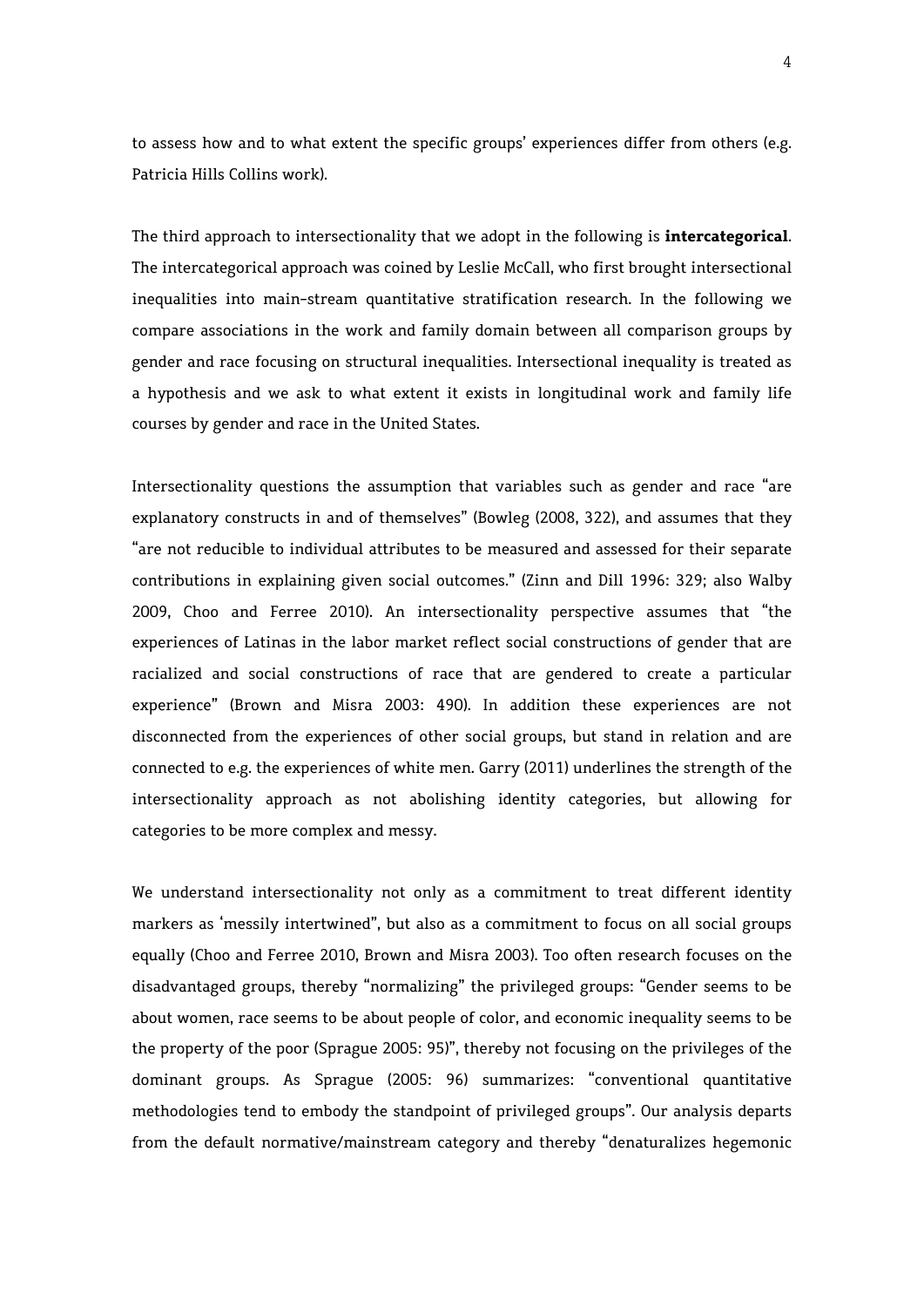relations, particularly by drawing attention to the unmarked categories where power and privilege cluster" (Choo and Ferree 2010: 146f). We thereby "avoid placing an unmarked standard in the position of exercising normative power" (ibid).

#### **Work-Family Life Courses and Intersectionality**

Until recently most studies on parenthood penalties focused on wage gaps between parents and childless individuals within rather short time periods or at one time point. Few studies also examine changes in occupational prestige, not only wages, after childbirth (Aisenbrey et al. 2010; Kahn et al 2014). Overall past research shows smaller fatherhood penalties and motherhood penalties for black compared to white men and women (Hill 1979; Glauber 2007, 2008 2013; Waldfogel 1997; England et al. 2016) or no differences between black and white women (Budig and Hodges 2010). Pal and Waldfogel 2016 examine the motherhood penalty over several decades in the United States using CPS data. Findings show a remarkable decline in the motherhood penalty from 10 percent in 1970 to about 1 percent in 2013. By 2013 the motherhood penalty virtually disappeared in the average. This average conceals diverging trends and high fluctuations by race and ethnicity. In 1967 motherhood penalties were comparatively small for black women (around 2 percent), but much more sizeable for white women at 13 percent. For white women the motherhood penalty has almost monotonically declined since. Instead for black women the motherhood penalty peaked in the late 1990s at 10 percent. Despite the general trend towards a declining motherhood penalty, the motherhood penalty for non-Hispanic black women is on the rise again since 2008 and was estimated at about 5 percent in 2013 (Pal and Waldfogel 2016). Research has also shown that in recent periods, motherhood penalties were highest in the lowest quantiles of the earnings distribution (England et al 2016, Prince Cooke 2014). That is, high earning white women suffer no more motherhood penalties, but other women face greater challenges in combining work and family life (see also Aisenbrey and Fasang 2017).

Overall, research points to large heterogeneity of the motherhood wage penalty both for population subgroups as well as over time, which calls into question the standard fair of simply "controlling" for selection and group difference. Studies that take a life course perspective report a tighter link between work and family lives for women compared to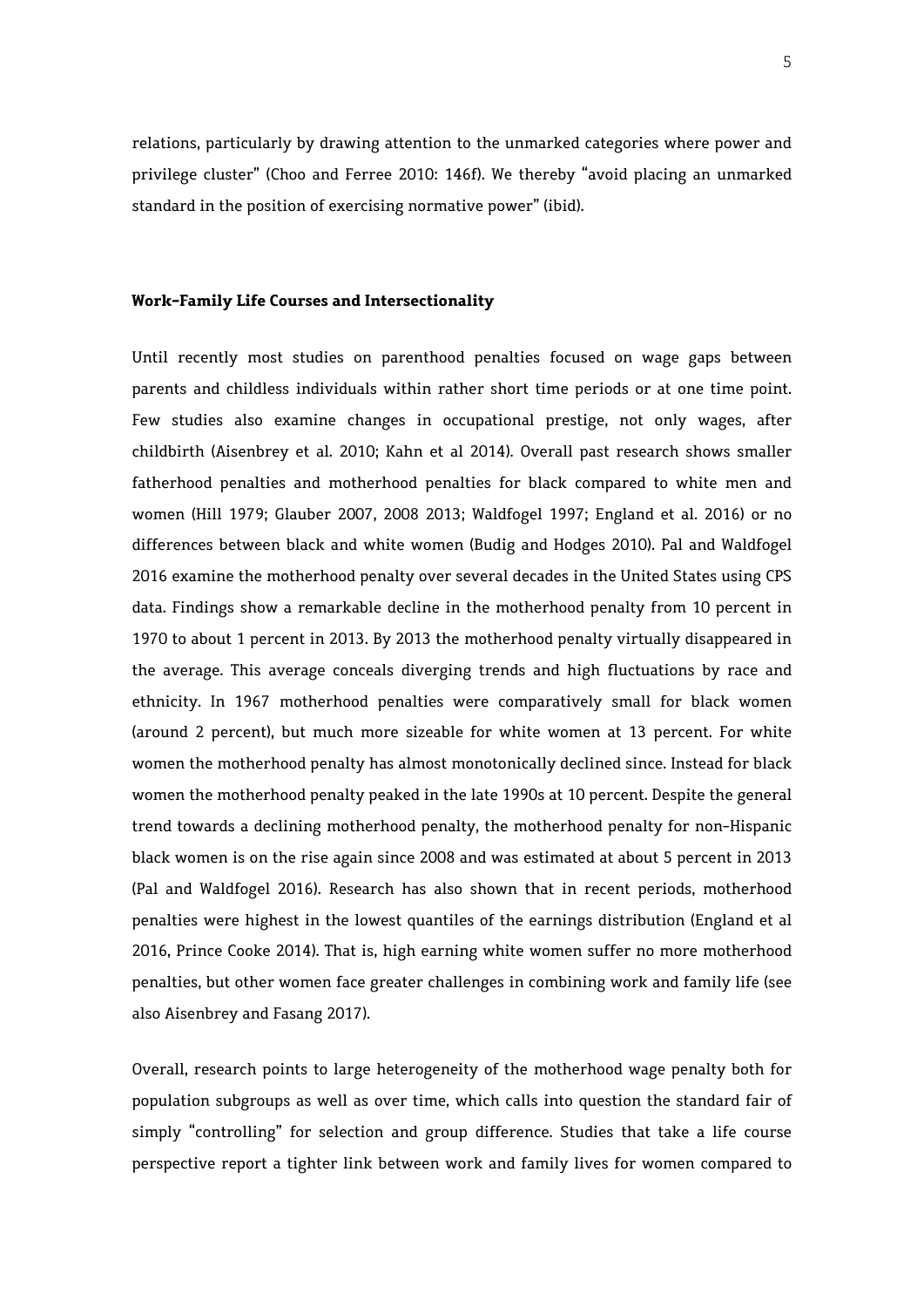men (Aisenbrey and Fasang 2017; Aisenbrey 2008). Kahn et al 2014 show that motherhood wage penalties attenuate with age for women with less than three children. In contrast, mothers of more than two children remain at a significant labor market disadvantage. At the same time they face higher demands to provide for a larger number of children as they transition into adulthood.

To date life course research on the motherhood wage penalty (Kahn et al. 2014) and workfamily interplay (Aisenbrey and Fasang 2017) in the United States has paid limited attention to race, whereas research focusing on racial differences has not taken a life course perspective. Kahn et al. (2014) use fixed effects models on a pooled sample of women of different racial background. Because race is not time-varying, it cannot enter as a control variable and race-specific analyses are not presented. Aisenbrey and Fasang (2017) consider interaction effects by gender and race on the probability to experience different types of combined longitudinal work-family life courses. Findings show that white men and women have equal chances of entering work careers of high occupational prestige combined with stable coresidential unions and parenthood. This privilege does not extend to black women. These findings thereby point to intersectional inequalities in work-family life courses by gender and race but are not further developed in a comparative intercategorical perspective in this study.

#### *Hypotheses:*

Theoretical explanations on the link between work and family life courses usually focus on either the unidirectional impact of education and employment on family outcomes, including fertility and union formation, or the unidirectional impact of family states like parenthood and partnering on employment, wages and occupational prestige (see Aisenbrey and Fasang 2017). Explanations for family penalties and premia are located at the employee and employer side (Correll, Beranrd and Paik 2007). On the employee side, self-selection of less career-oriented women into parenthood as well as lower productivity and flexibility due to childrearing responsibilities are important mechanisms that drive at least part of the motherhood penalty (Budig and Hodges 2010). On the employer side, employer discrimination in terms of hiring and promotions is well documented by race, gender and parenthood status (Bernard and Correll 2010; Pager 2003). However, before turning to explanations, this article seeks to identify longitudinal complex "population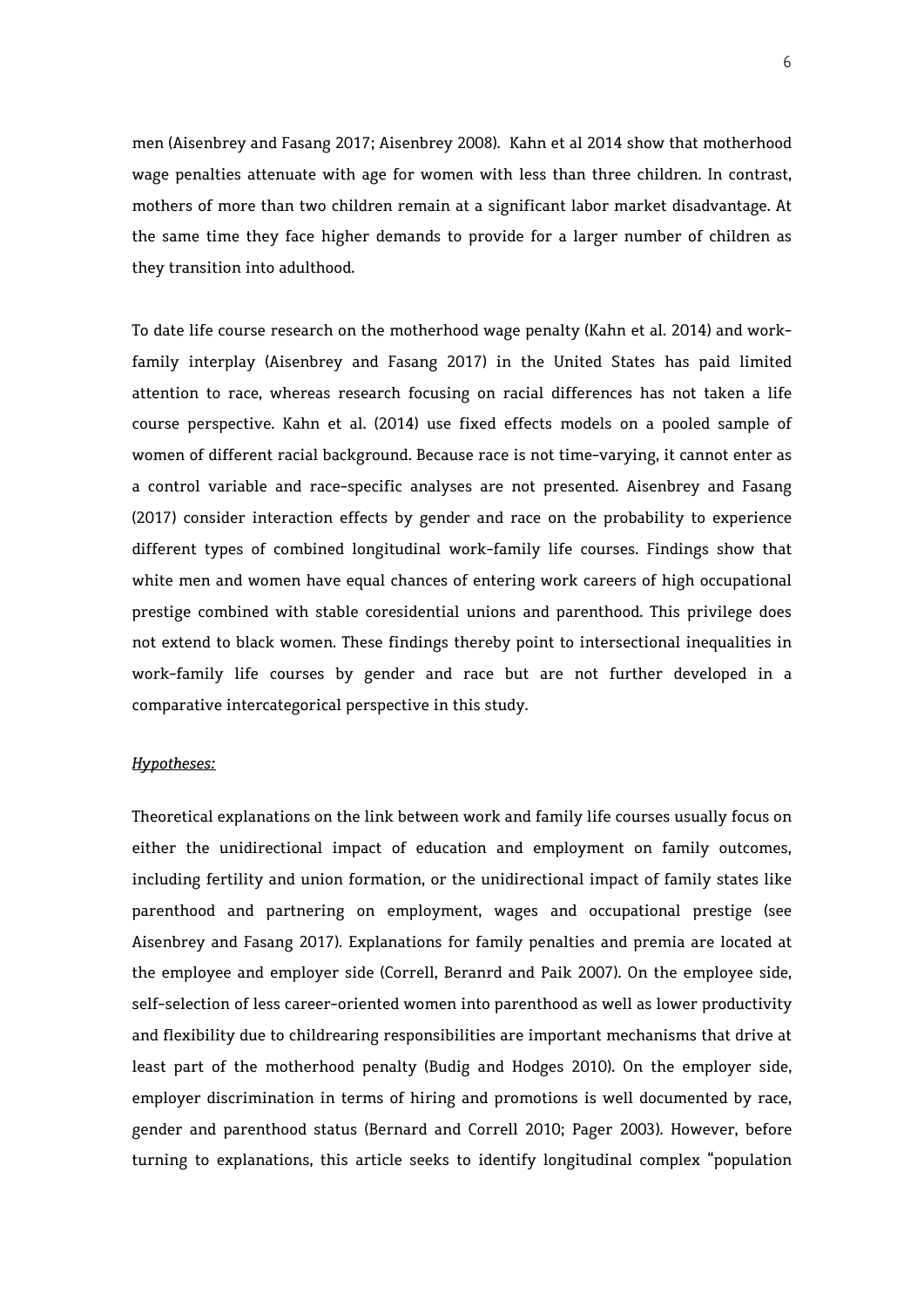level regularities" (Goldthorpe 2015) in intertwined longitudinal work and family life courses. We conceptualize intertwined work-family life courses as longitudinal process outcomes (Abbott 2016) and specify social inequality in this more complex outcome that warrants explanation in the next step. The concluding section elaborates on implications for theorizing the driving forces of intersectional inequalities in longitudinal work-family life courses. To first assess the existence of intersectional inequalities in work and family life courses by race and gender we investigate the following hypotheses.

1) *"Privilege of possibility":* There is no association between family life courses and work careers, i.e. any type of family life course can be combined with any type of work career. We assume this "the privilege of possibility" to be most prevalent for white men and least prevalent for black women, with black men and white women taking an intermediate position.

2) *"Constraint of determination":* Specific family life courses go along with specific work careers, i.e. constraining factors limit the extent to which specific types of family life course can be combined with different types of work careers. We assume this "constraint of determination" to be most prevalent for black women and least prevalent for white men. If we find systematic associations between family life courses and work careers, they can take different forms that signify different complex inequalities (McCall 2005). First, 2a) one type of family life course might go along with (only) one specific type of work career. This would be the case for example if single parenthood is deterministically linked to low prestige interrupted employment trajectories, or careers of high occupational prestige always go along with stable coresidential unions and parenthood (*linear/ deterministic association*). Second, 2b) one type of family life course might go along with multiple types of work careers, or 2c) one type of work career could coincide with multiple types of family life courses (*interactive associations*). Examples for 2b) include a pattern of two sizeable groups of long-term single parenthood that combine either with interrupted low prestige employment trajectories, or with stable medium prestige careers. 2c) can be illustrated by with two groups that are characterized by high occupational prestige careers coupled either with childlessness, or with stable coresidential unions and parenthood. Whereas linear/deterministic associations between work and family life courses (2a) signify strong, relatively straightforward inequality, interactive patterns between work and family life course types (2b/2c) reveal more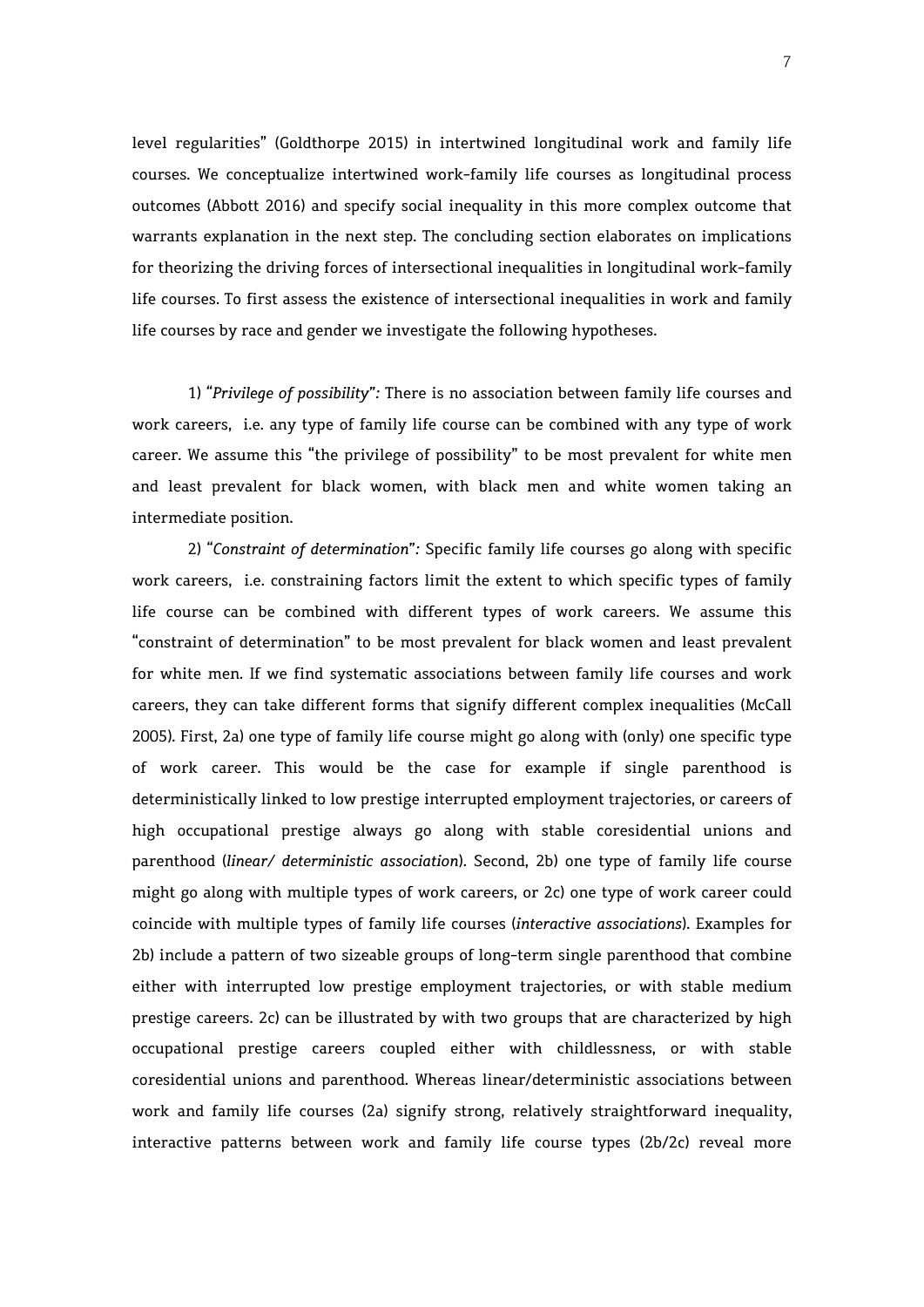complex inequalities. They warrant careful interpretation of the content of different typical combinations of work and family life courses and raise questions, which factors are decisive for sorting into one or the other interactive group, for example either combining single parenthood with precarious careers, or single parenthood with stable middle class careers.

#### **Data and Methods**

We use the National Longitudinal Survey of Youth (NLSY) (for a detailed description of the NLSY and the NLS data, see Bureau of Labor Statistics 2004). The NLSY is a nationally representative sample of 12,686 young men and women born between 1957 and 1964. The sample is re-interviewed every two years. We construct complete monthly family and employment histories from ages 22 to 44. The analysis sample comprises 5.283 respondents after excluding individuals who did not participate in all waves, or report "other" race than black African American and white Caucasian (see Aisenbrey and Fasang 2017 for details on the construction of a similar analysis sample). The family sequences are specified based on six states 1) "Single, no child", 2) "Single, 1+ children", 3) "Partnered, no child", 4) "Partnered, 1 child", 5) "Partnered, 2 children", 6) "Partnered, 3 children". Separating marriage and cohabitation, or focusing only on marriage yielded qualitatively very similar results (available upon request). For our analysis cohorts cohabitation primarily occurred as a brief prelude to marriage and did not replace marriage (Smock 2000). We therefore present findings with the simplified family states only distinguishing whether individuals were in any either married or unmarried coresidential union or not. Children include only biological children.

The employment trajectories are constructed using occupational prestige, since prestige is not as strongly affected by short-term career fluctuations as e.g. hourly income and is remarkably consistent across time and countries (Hout and DiPrete 2006; Grunow and Aisenbrey 2016). Occupational prestige is a powerful concept for assessing mothers' future potential to realize a career and to provide for themselves and their children, if needed, without a breadwinning spouse. For mothers, occupational prestige also serves as a proxy for their ability to enact agency (Grunow and Aisenbrey 2016).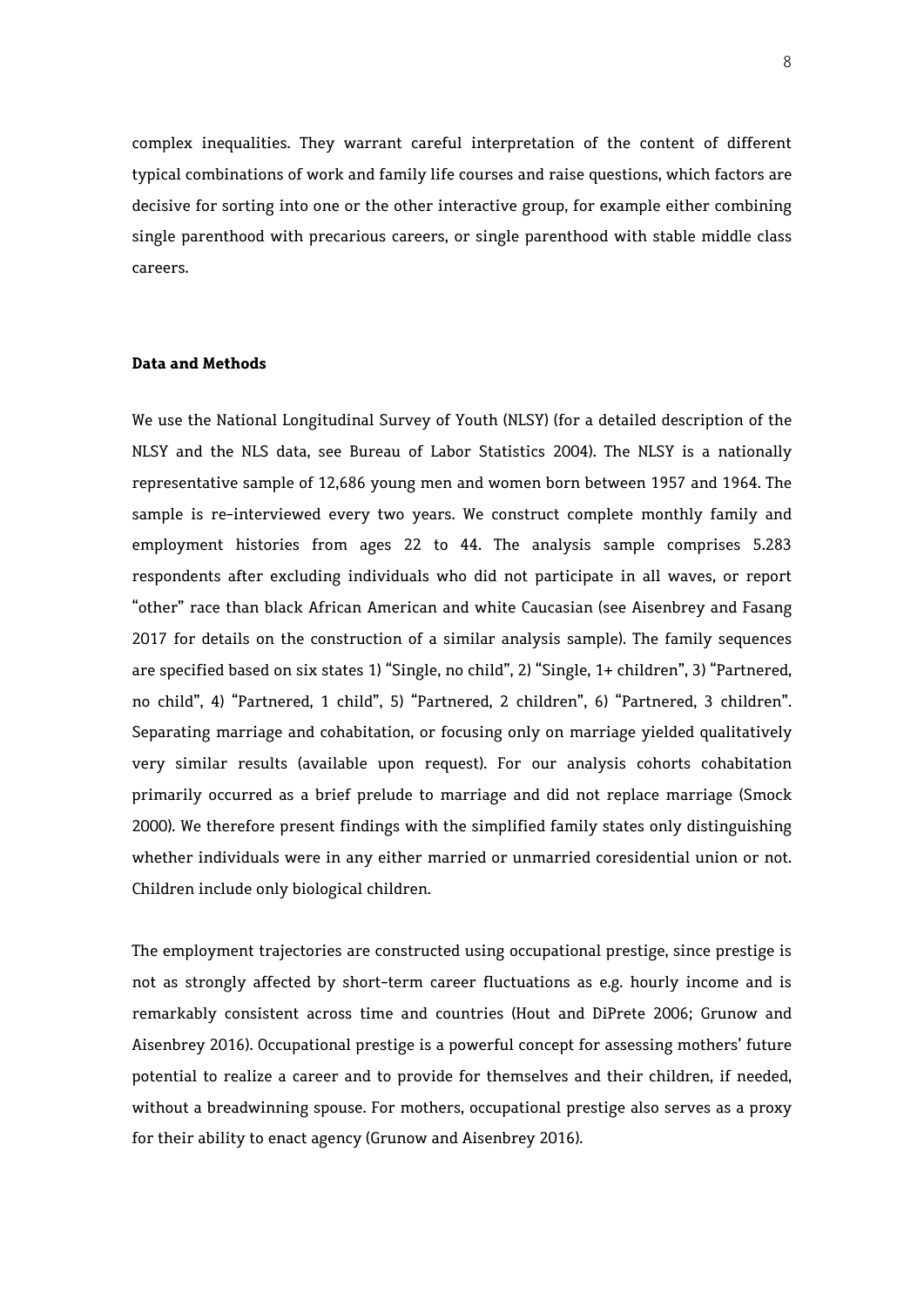The employment sequences are specified using eleven states, seven of which summarize categories of the Treimann prestige scale for time spent in employment: 1) "10/19", 2) "20/29", 3) "30/39", 4) "40/49", 5) "50/59", 6) "60/69", 7) "70/79", 8) "parental leave", 9) "education", 10) "unemployed", 11 "gap/out of the labor force". The lowest Treiman prestige category of 10/19 includes construction and maintenance laborers and assembly workers. The highest Treiman prestige category of 70/79 comprises judges, architects and university professors. The Treiman prestige scale captures an additional dimension of social status and does not perfectly correspond with income. It is well known that some typically male low prestige occupations are higher payed than typically female medium prestige occupations (England 1979). These differences should be taken into account when comparing Treiman prestige across genders, but do not distort the within gender comparison between black and white Americans. We categorize our findings into groups with high, medium and low prestige. High prestige includes groups with an average prestige higher than 48 prestige points, (e.g. business and administration associate professionals = 48), medium prestige includes groups with an average prestige between 40 and 47. We consider occupations low prestige below 40 points (metal workers = 39). We use this classification of high medium and low prestige as a reference point for interpreting the findings for all four intersectional groups.

#### **Methods**

Our goal is to bridge the quantitative work-family and intersectionality with a longitudinal life course perspective on intersectional group comparisons. One reason why intersectional inequalities have been relatively understudied in quantitative stratification research – with notable exceptions (e.g. McCall, 2005) – are methodological challenges of defining and measuring intersectional categories and modeling their interaction effects on relevant outcomes of social status. "Although it is challenging to conceptualize and measure these intersecting systems of stratification, systematic and thoughtful attention to how labor market experiences are shaped by the intersection of race and gender is our best hope of truly understanding economic inequality." (Brown, Misra, 2003, 507). Two central challenges concern the complexity of 1) within and between group comparisons,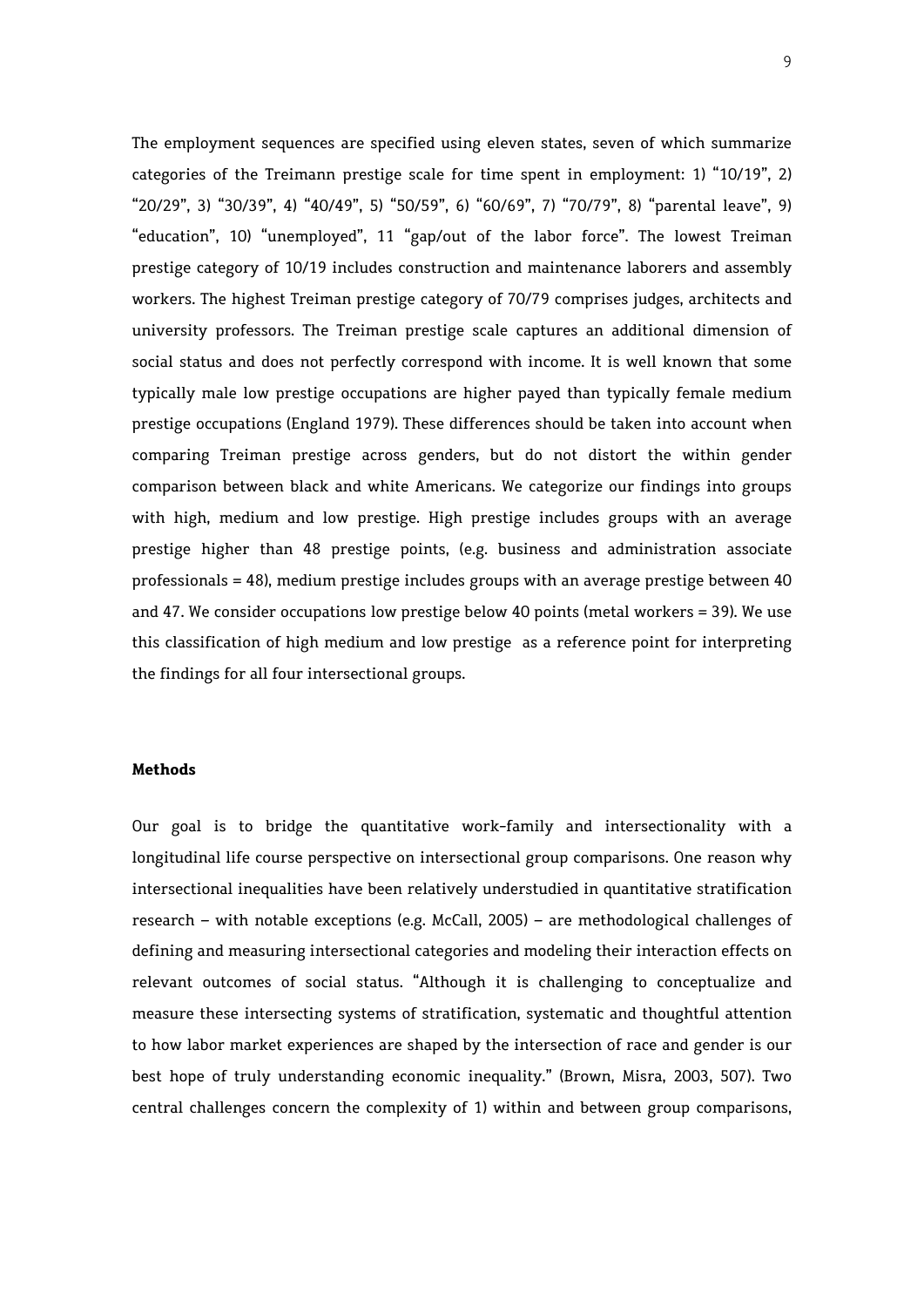and 2) how to conceptualize outcome measures that capture relevant labor market experiences.

First, concerning the group comparisons, with few exceptions (e.g. Glauber 2007; 2008) it is still standard fare in research on family penalties to either focus on white women only (England et al 2016) or simply control for race (e.g. Killwald and Gough 2013). Both approaches neglect intersectional inequalities and could not identify them if they exist. The stratification literature on cumulative disadvantage (DiPrete and Eirich, 2006; DiPrete and McManus 2003) routinely uses interaction effects between gender and race in panel regression models but usually only focuses on the impact of selected family transitions on specific labor market outcomes. In addition the concept of "cumulative disadvantages" already implies a focus on "the deprived" and "disadvantaged" i.e. less salient in the more encompassing view on within and between group differences from an intersectional perspective. Following Sprague (2005) we examine each of the four intersectional categories of black men and black women, as well as white men and white women separately as a strategy i.e.more "sensitive to potential dynamics of power relations in an unequal society" (96). We do not include an "other" race category, since it would comprise too many heterogenous subgroups to generate meaningful results (Brown and Misra 2003).

Second, concerning the choice of outcome family wage penalties have been the most used indicator. They are aggregate trend outcomes (Abbott 2016), i.e. "period measures" that come with the known advantages and disadvantages of period measures. On the one hand, they can easily be calculated with little time lags and have a relatively intuitive interpretation. On the other hand, they are highly sensitive to short-term fluctuations, obscure sub-group heterogeneity and do not describe the actual experiences of specific birth cohorts. Short-term fluctuations in wage penalties can arise from many different processes that do not necessarily accurately reflect social advantages or disadvantages that accumulate over individual life courses. Sub-group heterogeneity may cancel each other out in average wage penalties, which is particularly problematic,given that recent research has demonstrated a large variation in motherhood wage penalties by education, location in the earnings distribution and race/ethnicity (England et al. 2016; Cooke 2014; Pal and Waldfogel 2016). In addition, studies show that family penalties are not time constant, but on average tend to attenuate across the life course by mid-life (Kahn et al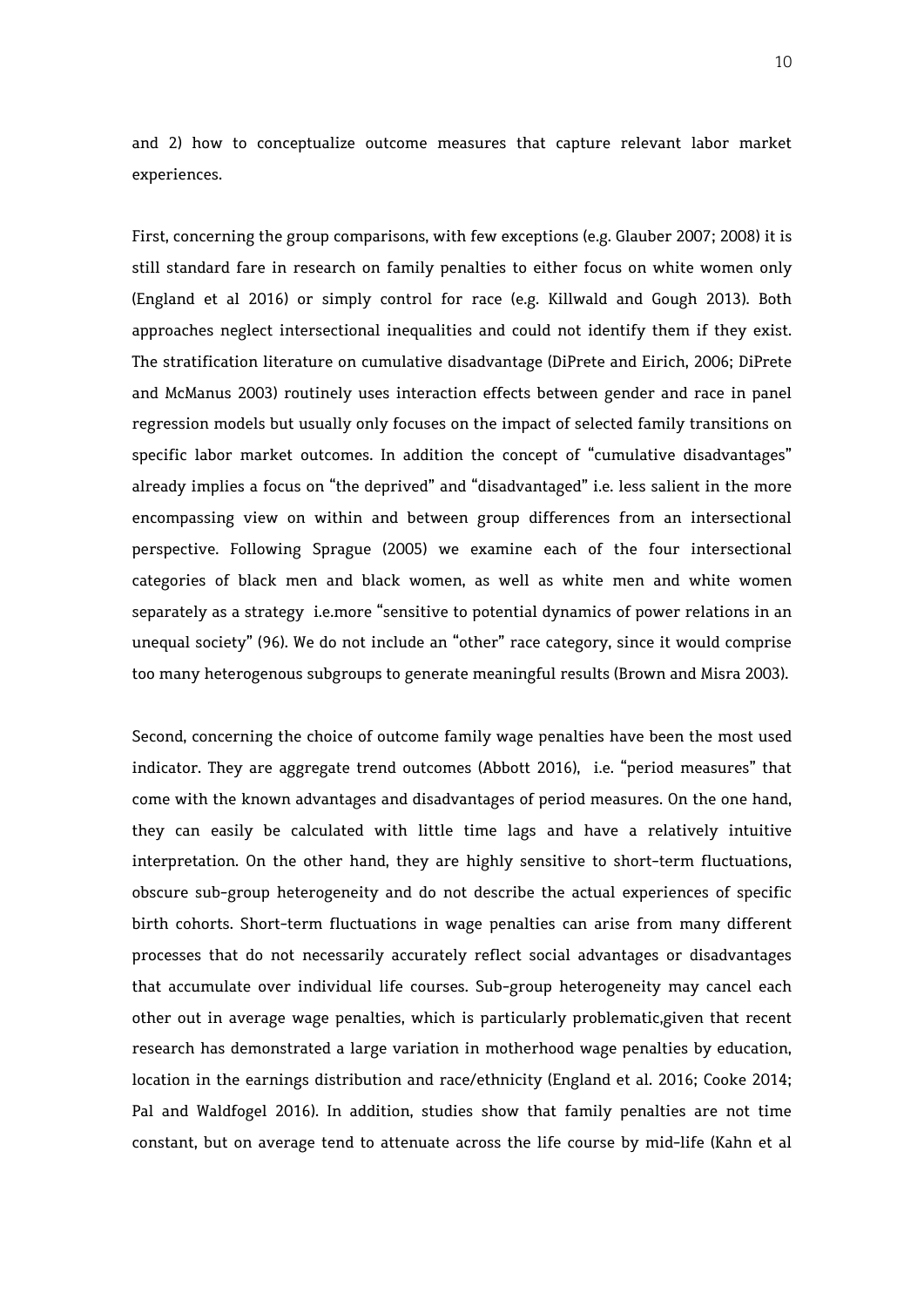2014) and are lower for women who enter marriage and parenthood later in the life course (Loughran and Zissimopolous 2009). We argue for complementing period measures of inequality in work family life courses, such as family wage penalties with cohort measures of inequality, i.e. "process outcomes" (Abbott 2016). Process outcomes more accurately reflect the life course experience of given birth cohorts and can capture the timing, order and sequencing of family and labor market events as they unfold in parallel over time. Specifically, we adopt a unique and holistic approach to understanding the interplay of gender and race over the life course, conducting what Abbott (1992) refers to as longitudinal "thick description." We use sequence analysis to identify and compare typical life course profiles between intersectional groups.

The analysis proceeds in two steps. First we use a recent innovations in sequence analysis, Mantel coefficients (Picarretta & Elzinga 2013, Picarretta 2017), to study whether linear associations exist between the longitudinal sequences in the family and work domain (see hypothesis 1 and 2a). Linear associations would signify strong deterministic associations between work and family trajectories, such that specific family life courses are uniquely combined with specific employment trajectories. Mantel coefficients separately take into account the family and employment sequences as distinct life course dimensions. For each of the two dimensions Optimal Matching with substitution costs of 2 and indel costs of 1 is used to calculate a pairwise distance matrix that summarizes the similarity of work and family sequences, respectively. This cost specification proved efficient for identifying similarities both in terms of timing and the order of states (MacIndoe and Abbott 2004; Studer and Ritschard, 2016). Robustness checks with other cost specifications (Hamming Distance, Dynamic Hamming Matching) led to qualitatively similar results. Mantel coefficients calculate the matrix correlation between the two separate distance matrixes for the family and work domain. High Mantel coefficients indicate that individuals, who are similar in the family domain, are also similar in the work domain. This implies that specific family life courses, such as early single parenthood would be uniquely linked to specific work trajectories, such as interrupted low prestige careers ("constraint of determination"). Low Mantel coefficients indicate that individuals, who have similar family life courses, tend to have a wide range of different work careers without any systematic linear association. Mantel coefficients around zero indicate that any family trajectory occurs in combination with any employment trajectory ("privilege of possibility"). We calculate Mantel coefficients separately for the four intersectional comparison groups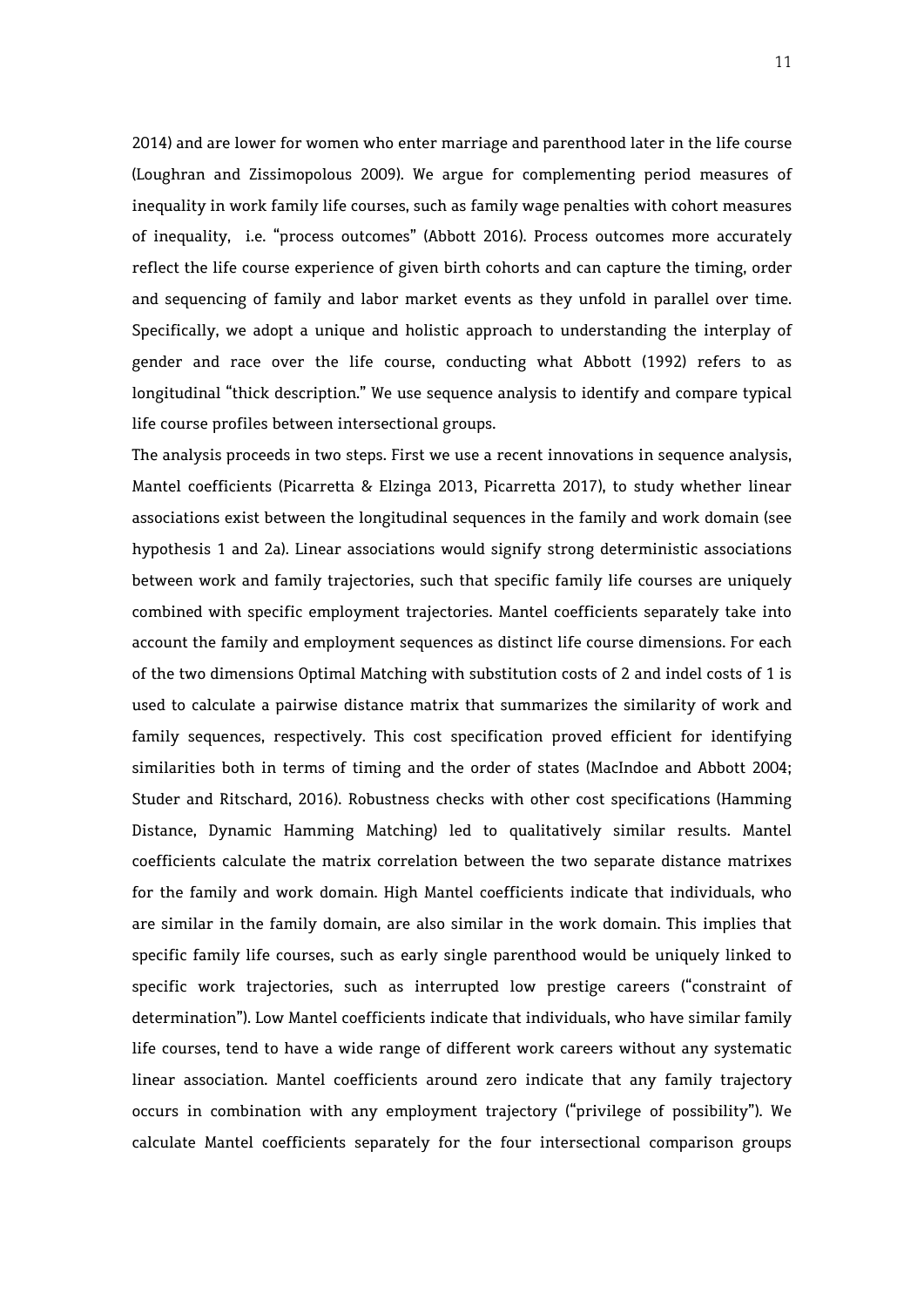including bootstrap confidence intervals to assess the statistical significance of betweengroup differences.

In a second step we turn to interactive inequalities between work and family and life courses (hypothesis 2b and 2c). Whereas Mantel coefficients are suitable to identify linear/deterministic associations between the two life course domains, they cannot uncover interactive relationships. For instance, specific family life courses, such as unpartnered childlessness might be strongly associated with a polarized grouping into either interrupted low prestige careers or steep upward mobility. This would lead to positive and negative associations in the Mantel correlations in different regions of the two distance matrices that would cancel each other out in the average. Therefore, once the existence of linear associations between the work and family domain has been established with Mantel coefficients, we assess whether interactive associations exist with multichannel sequence analysis (Pollock 2007, Gauthier et al 2010) and Partitioning around the Medoid (PAM) cluster analysis (Studer 2013). Multichannel sequence analysis classifies holistic longitudinal experiences in terms of interactions between the dimensions considered, in our case family and employment (Pollock 2007: 176). Two multidimensional life courses are considered similar when they are similar on both the family and the employment dimension. Optimal matching calculates the distance between two sequences as the minimum possible 'cost' of turning one sequence into another based on three transformation operations that are assigned specific costs. We again use Optimal Matching with substitution costs of 2 and indel costs of 1 in the multichannel sequence analysis. The alignment yields a pairwise distance matrix i.e.then entered into a PAM cluster analysis to identify groups of typical joint work and family life courses. Several cluster-cut off criteria determine whether any meaningful structure exists for each of the four intersectional groups and select the most appropriate number of clusters (described in detail below). Finally, we provide a detailed description of the typical work family clusters including social background variables (will be assessed in regression models with clusters as dependent variables in next step).

Since all analyses are calculated separately for the four intersectional groups, the final analyses do not apply the NLSY weights, which correct for the oversampling of non-Hispanic black Americans. In joint analyses including all groups these weights would be necessary, but they are not essential for sub-group specific analyses. Analyses with and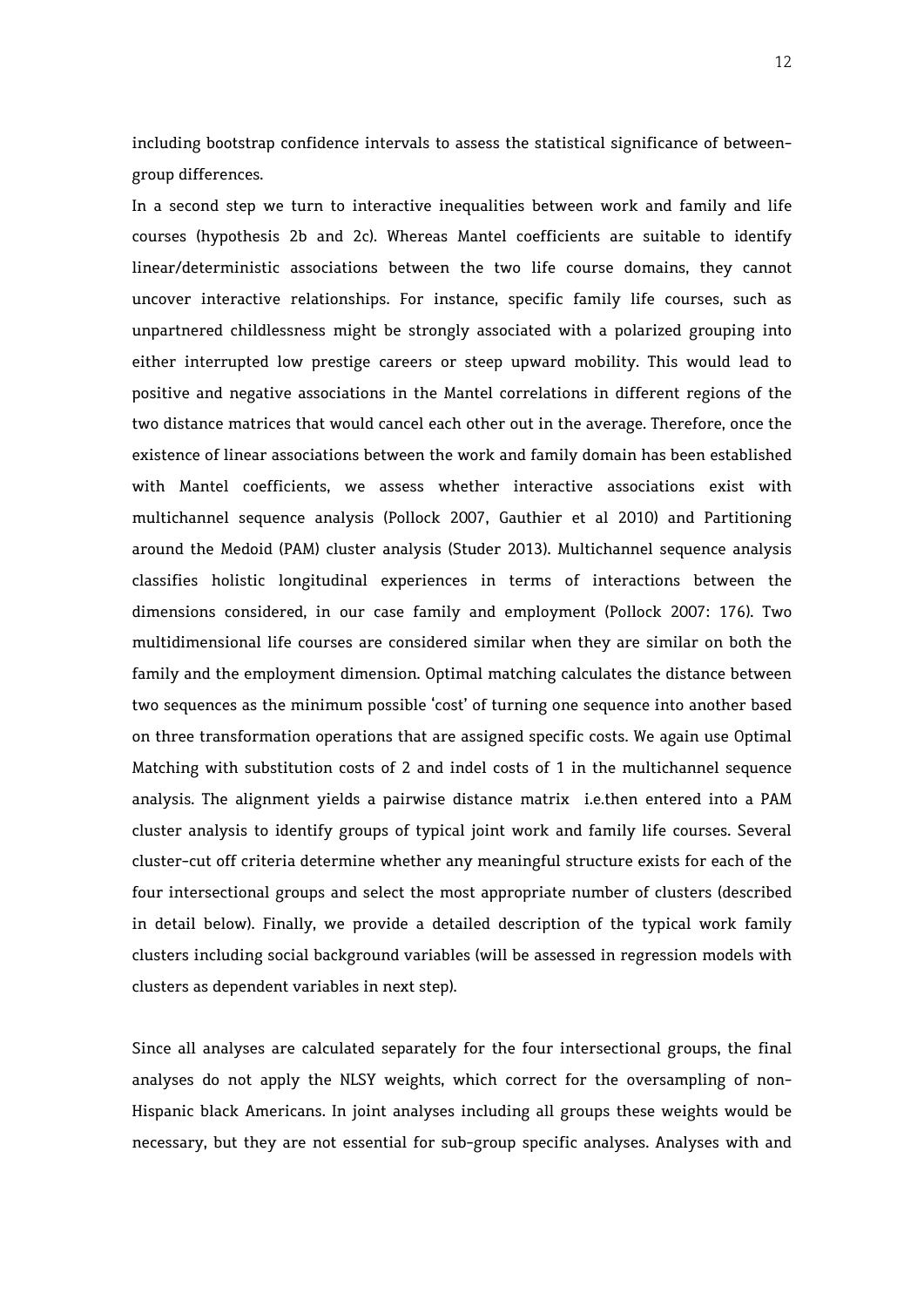without weights provided qualitatively very similar results. All analyses were calculated using the TraMineR package Version (Gabadinho et al 2011) and Weighted Cluster Package Version (Studer 2013) in R (R Version 3.3.2). The Mantel coefficients were calculated using code kindly provided by Matthias Studer based on Piccarreta and Elzinga's 2013 proposition.

#### **Results**

#### *Linear associations between work and family life courses (hyp1 and 2a)*

To assess whether linear deterministic association between work and family life courses exist (Hyp 1 and 2a), Figure 1 shows the Mantel coefficients for the four intersectional groups with 90 percent bootstrap confidence intervals based on 100 repetitions. As expected for white men, there is no deterministic association between the two life course domains with a Mantel coefficient of 0.01, i.e.not significantly different from zero. White men have the privilege of possibility to combine different types of family life courses any type of work careers. For white women and black men, we find moderate associations of 0.05 that are significantly higher compared to white men as indicated by non-overlapping confidence intervals in Figure 1.

*Figure 1: Mantel coefficient to measure (linear) association between work and family life courses (NLSY 1979).* 

As expected, for black women the linear association between work and family lives is highest at 0.09 with non-overlapping confidence intervals compared to white women and black men respectively. Given that this is a very new measure, to date we have little experience to assess whether the absolute values can be interpreted as rather high or low. We therefore only focus on the differences between the four intersectional groups that clearly show significant differences in line with expectations.

#### *Interactive associations between work and family life courses (hyp 2b and 2c)*

Figure 2 shows three cluster cut-off criteria to assess whether any meaningful clusters exist in the four intersectional groups and guide our selection of the most discriminant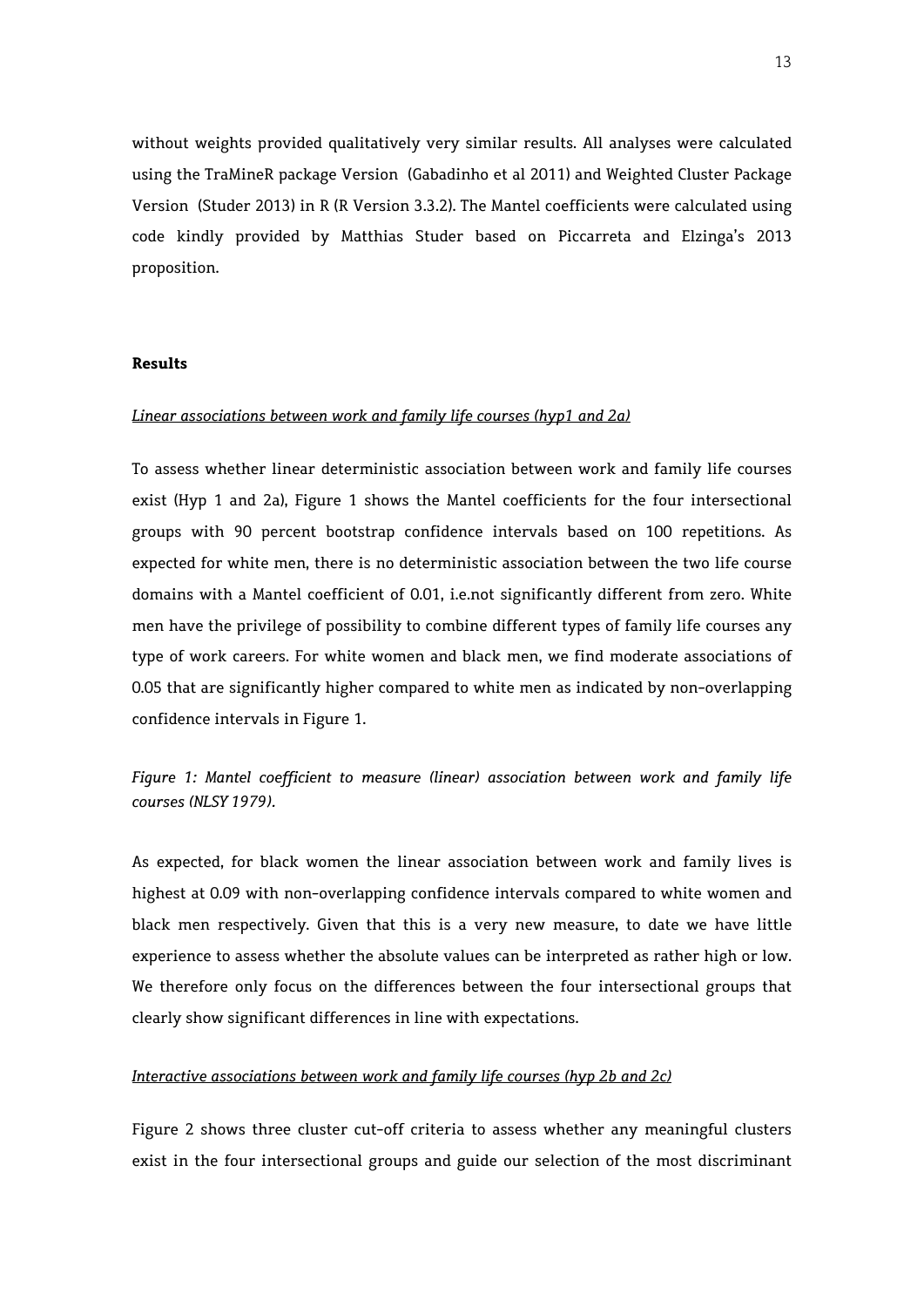number of clusters (Studer 2013). The "ASW" (Average Silouhette Width), "HGSD" (Hubert's Somer's D) and "PBC" (Point Biserial Correlation) all vary between -1 and 1 with higher values indicating more discriminant/better cluster solutions (Studer 2013: 13). Because the average values for each measure differ, it can be cumbersome to identify local maxima and minima that are supported by all measures. Therefore Studer (2013) recommends inspecting a standardized (Zscore) version of the measure presented in Figure 2. While one should be cautious in interpreting the exact values of these measures, a local maximum for a specific number of clusters for several indicators is a reliable indication for meaningful structure in the data. Some rules of thumbs on acceptable absolute values of cluster cut-off criteria that exist (e.g. at least .25 for the ASW to indicate any structure in the data, Studer 2013), have been developed in very different fields of applications and are therefore not necessarily transferrable to sequence analysis applications, especially multichannel sequence analysis. Sequence distance matrices are based on complex longitudinal trajectories that are very different from the usual cluster analysis application on a few simple random variables. Consequently groups identified with sequence analysis will often be quite heterogeneous, even if there is a meaningful underlying structure. We therefore do not interpret absolute values of the cut-off criteria, but instead focus on whether clear local maxima exist, that are supported by all three cluster-cut-off criteria.

Figure 2 shows local maxima for black men (6 and 8 clusters), black women (3 and 5 clusters) and white women (5 and 8 clusters), but not for white men. Consequently there is no discernible interactive grouping between work and family life courses for white men, which further substantiates findings based on the Mantel coefficients: We find no evidence for a systematic association between longitudinal work and family life courses for white men, indicating that for this group it is possible to combine any family life with any working life ("privilege of possibility"). For the remaining three intersectional groups, we balanced parsimony and additional substantive information with a higher number of groups in the final selection of groups and retain 6 clusters for black men and 5 clusters for black and white women as the best grouping. This resonates with the additional substantive criterion of construct validity in the selection of the best number of clusters that relates to their theoretical and substantive interpretability (Aisenbrey & Fasang 2010).

*Figure 2: Cluster Cut-off criteria for PAM cluster analysis based on multichannel sequence distances for four intersectional groups (NLSY 1979)*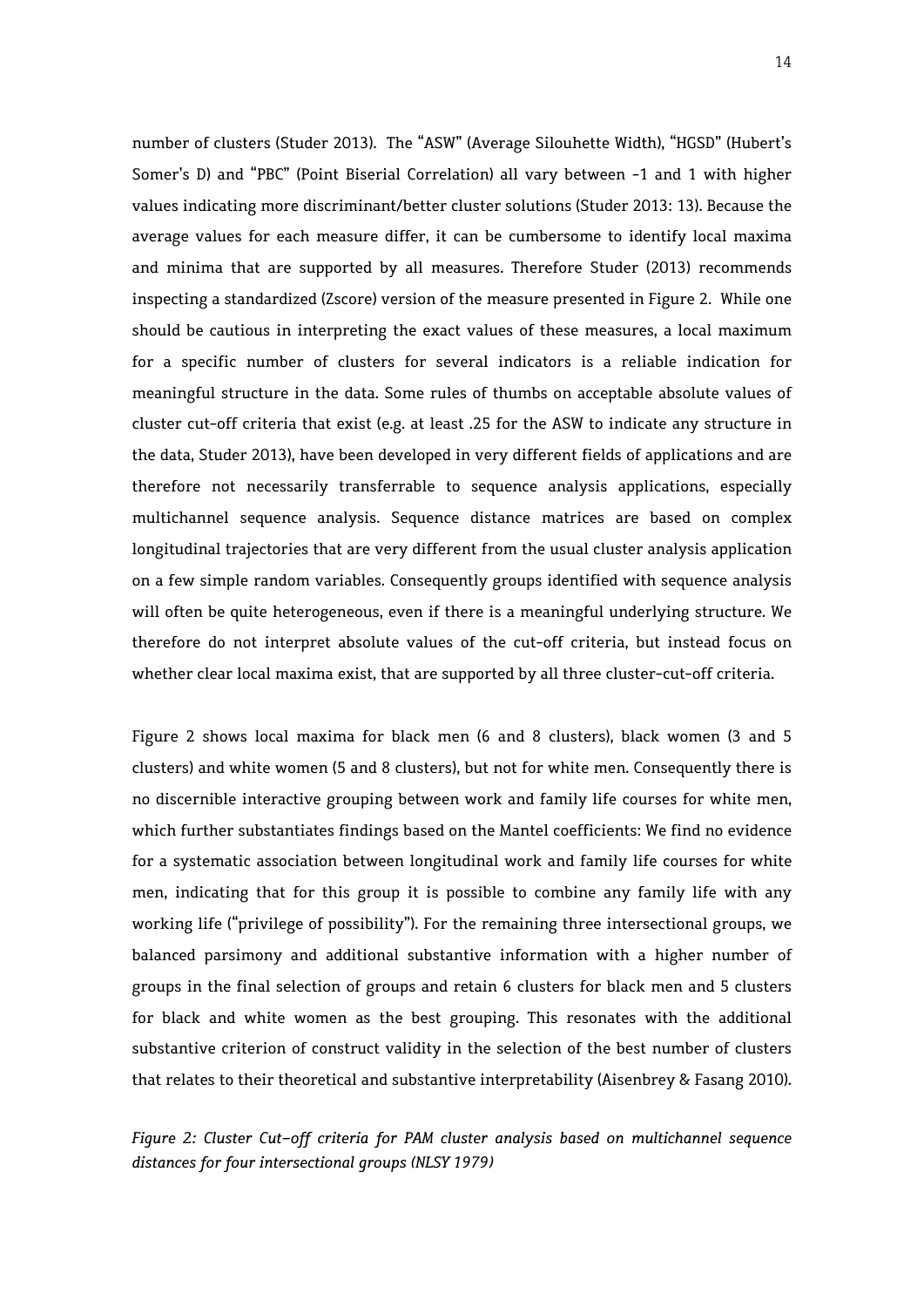Figures 3, 4 and 5 show proportional sequence distribution plots of multidimensional work and family clusters for black men, black women and white women. Family lives are presented on the right and parallel work trajectories on the left. The size of the groups corresponds to their size within the respective population. The clusters in figures 3, 4 and 5 are sorted descending according to average Treiman prestige in the employment trajectories, with the highest average prestige cluster at the top and the lowest average prestige cluster at the bottom of figure 2. The cluster names on the left include the average prestige value for each group in parentheses. Tables 1 and 2 present descriptive information for men and women, including average prestige, education and parental background information for the total samples and for work-family clusters. We jointly discuss the groups visualized in Figures 3, 4 and 5 with the respective descriptive information in Tables 1 and 2.

#### *Typical work-family life courses of black men*

For black men, figure 3 shows two extreme groups of very low occupational prestige (mean = 29) combined with unpartnered fatherhood (Cluster 1) and very high occupational prestige (mean = 49) combined with having mostly one child within a stable coresidential union relatively late (Cluster 6) (descriptive information in table 1). Cluster 5 combines low prestige, but stable work careers (low occurrence of unemployment) with stable coresidential unions and fatherhood. In between there are three interactive groups that show very similar unstable low prestige employment careers ranging between an average prestige of 34 in cluster 2 and 36 in cluster 4 with relatively high shares of unemployment. Their family lives, however, differ considerably thereby indicating an interactive association described in hypothesis 2c ("one type of work career goes along with multiple types of family life courses"): unpartnered childlessness (Cluster 2), single fatherhood (Cluster 3), and multiple children at a relatively early age outside of coresidential partnerships with later re-partnering into step family arrangements (Cluster 4).

Cluster 6 signifies the only stable high prestige employment career for black men. Together, clusters 5 and 6 support that for black men stable employment careers are only attainable in combination with either one or two children within a stable coresidential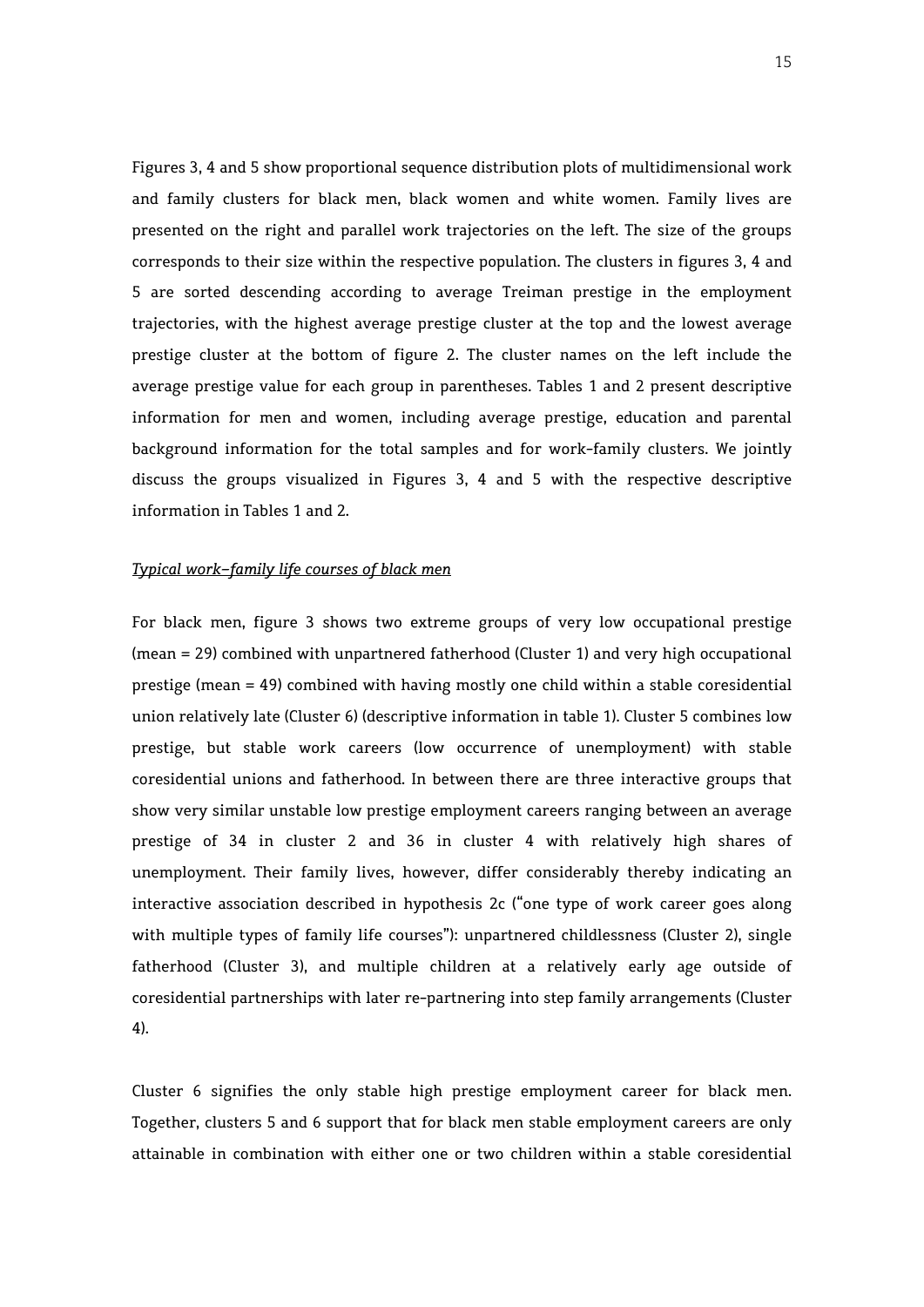partnership. Whereas previous research has shown a lower marriage premium for black men than for white men (Glauber 2008), our comparison within the group of black men points to the crucial role of stable coresidential partnerships for their career development. Moreover, our findings show that for black men childlessness does not pay off in terms of upward mobility, but on the contrary is associated with low prestige interrupted careers (Cluster 2). Finally, we also find an association of type 2b ("specific family life course goes along with different types of work careers") for unpartnered fathers. Whereas Cluster 1 signifies a life course of early unpartnered fatherhood combined with very low prestige (mean = 29) interrupted careers, Cluster 3 shows a pattern of later unpartnered fatherhood combined with somewhat higher prestige careers (mean = 34).

#### *Table 1: Descriptive information for black and white men*

*Figure 3: State distribution plots of 6 multidimensional work and family clusters for black men (view in color)* 

#### *Typical work-family life courses of black women*

Figure 4 shows five clusters of typical work-family life courses for black women (descriptive information in Table 2). In addition to the strongest linear association between work and family lives indicated by the Mantel coefficients in figure 1, we also find clear interactive associations in the typology of work-family life courses. For black women both types of interactive associations occur, i.e.one family type being associated with different work lives (Hyp 2b) and one type of work career occurring in combination with multiple family life course profiles (Hyp 2c). In particular there is a polarization of single mothers into either interrupted low prestige careers and extended periods out of the labor force (Cluster 1) or relatively medium prestige upward mobility careers (Cluster 5) (association of type 2b). A distinguishing feature between these two groups is that the single mothers in Cluster 1 have many children (2.4) and enter single motherhood very early, almost all before age 22 and are mostly single mothers at birth. In contrast the single mothers in Cluster 5 have fewer children (1.7), enter single motherhood later in their twenties and often through separation. Our longitudinal process perspective thereby highlights that not the status of being a single mother as such, but its timing and life course context (from birth or through separation) are decisive for career development (see Zagel 2013, 2018).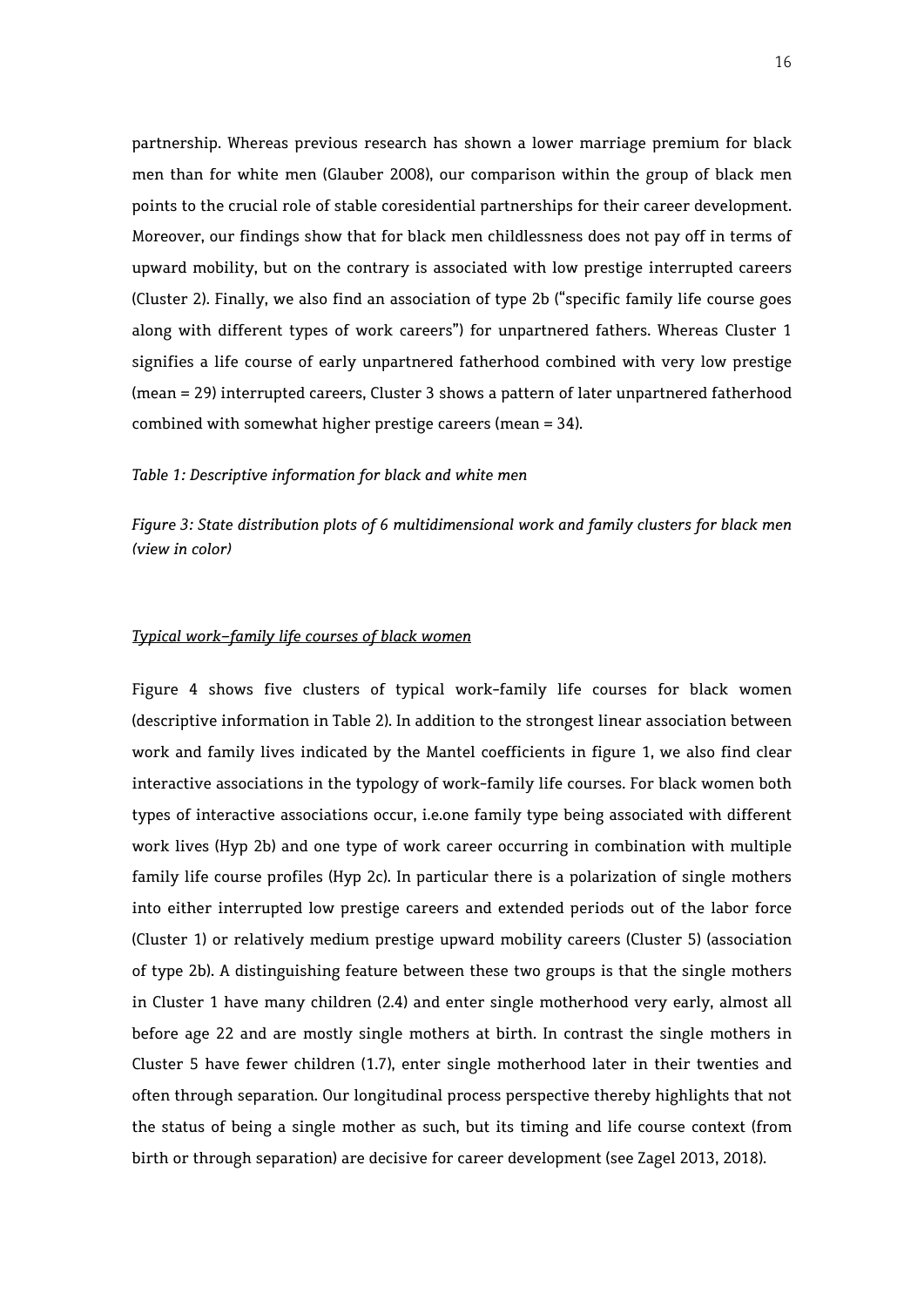The second lowest prestige group, cluster 2, signifies work-family experiences of multiple children at a young age with re-partnering into step family arrangements combined with higher prestige and less interrupted careers. While cluster 1 has the lowest average prestige (mean = 34.2) followed by cluster 2 with some distance (mean = 38.8), the remaining clusters 3, 4 and 5 have very similar medium average prestige scores ranging from 45 to 46. The employment careers of these three groups are very similar. Their family lives differ widely ranging from late single motherhood (cluster 5), single childlessness (cluster 4) to two children in a stable partnership (cluster 3) (association of type 2c).

Only 14 percent of black women combine a medium prestige career with two children and a stable partnership (cable 2). Late single parenthood and childlessness are the most common family life courses for black women with medium prestige careers (22 and 18 percent). In contrast, for black men, these family lives only occur in combination with low prestige employment careers (figure 3). Also unlike black men, following our categorization of low, medium and high prestige (see data section) there is no high prestige employment cluster for black women. High prestige careers are so rare among black women that they are not identified as a "typical" work-family profile.

Our findings thereby highlight highly gender-specific dynamics in combining work and family lives for black Americans. The five groups in figure 4 further demonstrate the heterogeneity of black women's work-family experiences. This heterogeneity has received little attention in previous research on black women that tends to focus on early single mothers with precarious employment and high welfare dependency, who are represented in cluster 1 in our analysis (Edin and Lein 1997; Edin and Kefalas 2011). Displaying the full variety of black women's work-family experiences over time highlights a "deficit orientation" of much previous research that explicitly focuses on "problematic" workfamily lives of black women and neglects the remarkably resilient and successful careers of black women in clusters 3, 4 and 5 in figure 4.

*Figure 4: State distribution plots of 5 multidimensional work and family clusters for black women (view in color) Table 2: Descriptive information for black and white women*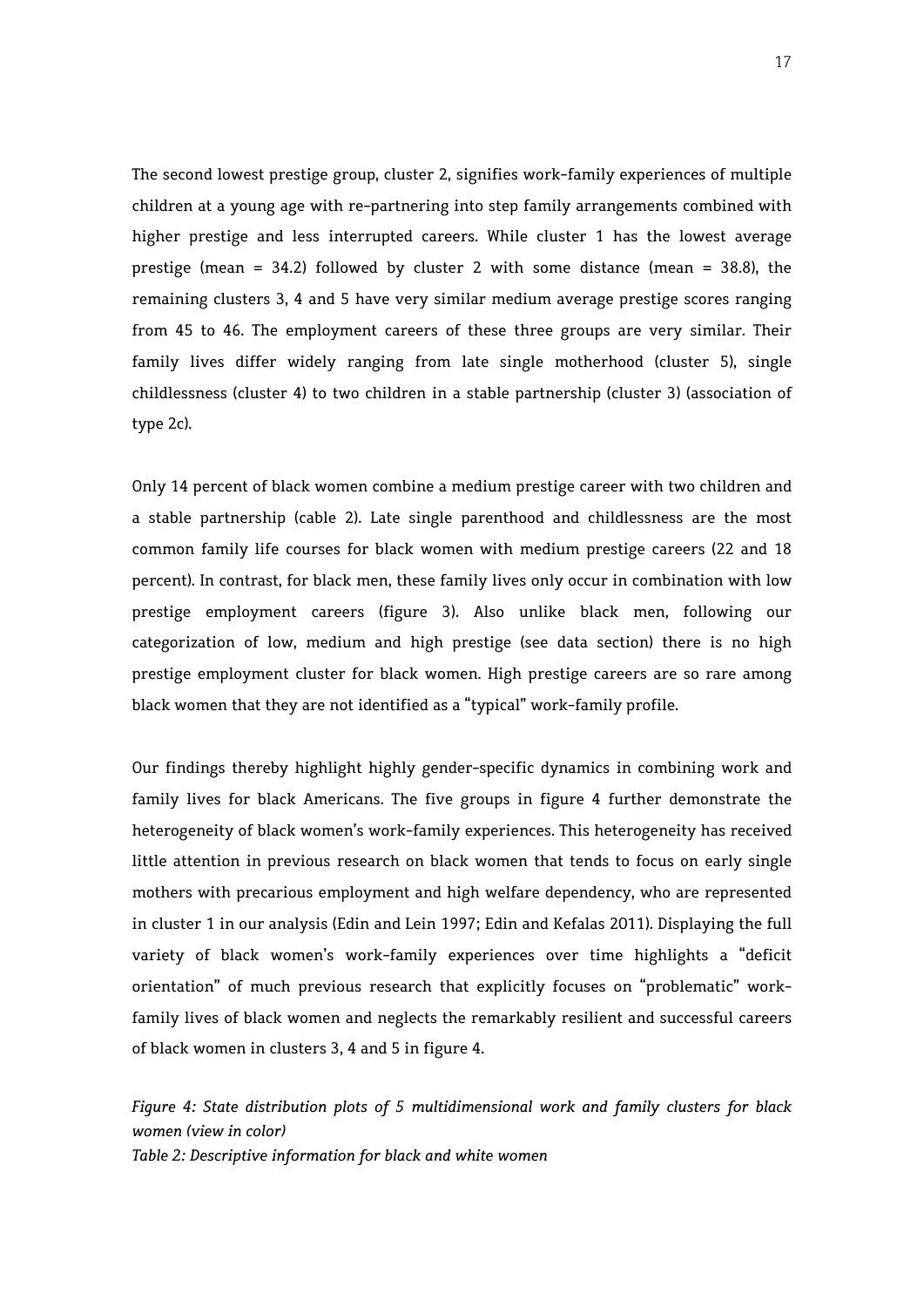#### *Typical work-family life courses of white women*

Figure 5 shows state distribution plots for the combined work-family clusters for white women.

In line with the much more abundant research on this group compared to black men and women, high fertility and single motherhood appear as the prime obstacles to high prestige employment careers (e.g. Abendroth et al. 2014; Kahn et al 2014). Unalike black women we can identify two high prestige clusters for white women. The highest average prestige group for white women is 4 points higher than the highest prestige cluster for black men. In addition, in contrast to black women, for white women single motherhood only occurs in sizeable numbers in combination with low prestige interrupted careers and not with stable middle class careers.

*Figure 5: State distribution plots of 5 multidimensional work and family clusters for white women (view in color)* 

Similar to black women, the lowest prestige cluster for white women also combines early single motherhood with interrupted low prestige employment and welfare dependence. However, this pattern only characterizes work-family experiences of 13 percent of white women compared to 34 percent of black women (Tables 3 and 4) and the average prestige even among this lowest prestige cluster is 4 points higher for white women than for black women.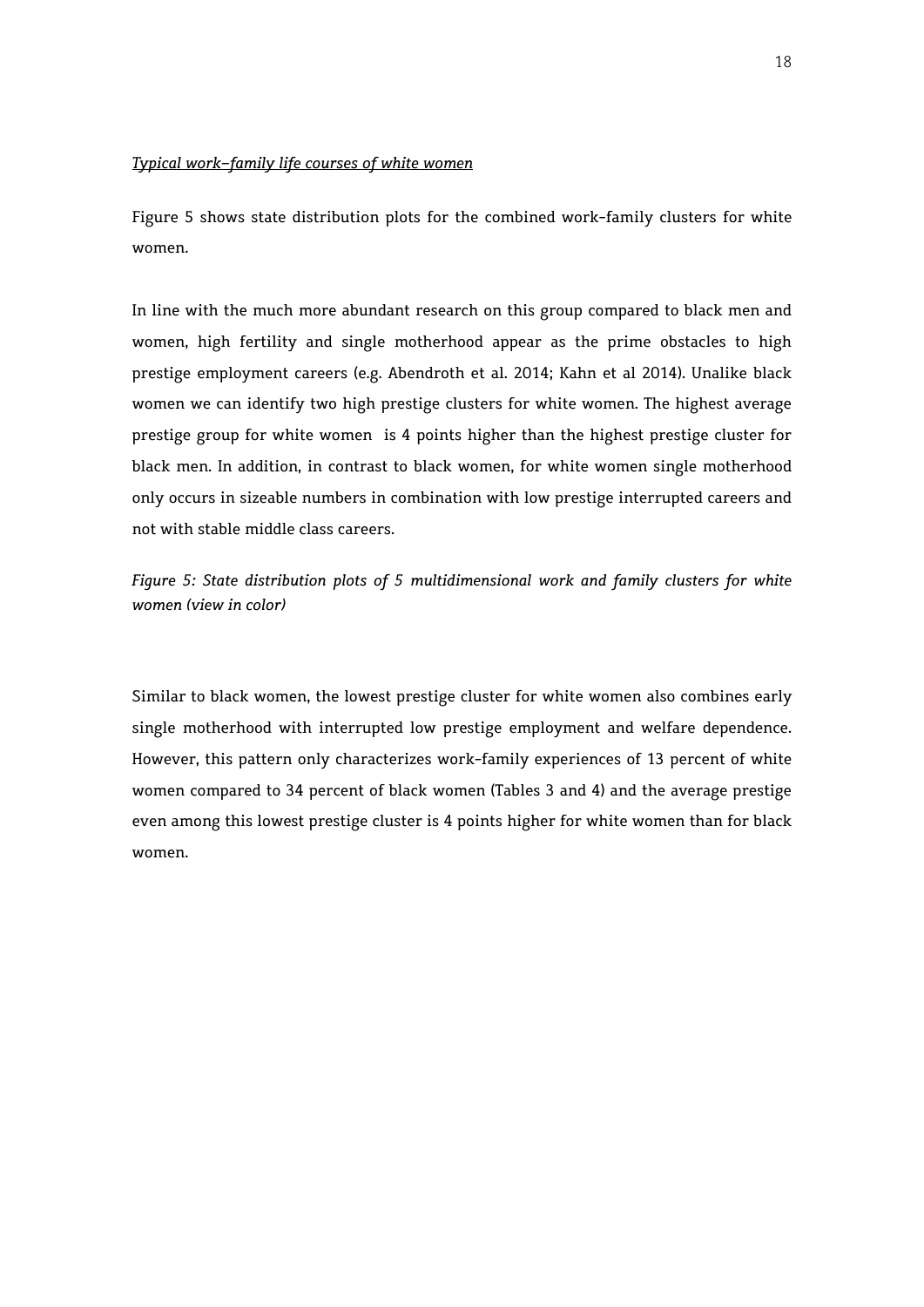#### **Conclusions**

In this paper we bring together a longitudinal life course and intersectional perspective to uncover complex longitudinal population level inequalities in work-family life courses at the intersection of gender and race. Our findings highlight the wide variety of systematic work-family profiles within each intersectional category – with the exception of white men - and debunk the deficit orientation of previous studies focusing on black men's and women's family and work life courses. For example the sampling strategy of the Fragile Families Survey focuses on obtaining a nationally representative sample of non-marital births in urban areas and thereby by design neglects typical work-family life course experiences of black Americans that are more resilient and "successful" in terms of labor market outcomes.

In line with expectations, white men's work-family life courses, at least for our study cohorts, are characterized by the "privilege of possibility". We neither find significant linear associations between work and family life courses (Mantel coefficients), nor a meaningful structure of typical multidimensional work family profiles (multichannel sequence analysis). In contrast, for black men, we find moderate linear associations between work and family life in a similar magnitude as for white women. The multichannel sequence analysis further showed that for black men and white women the privilege of high prestige employment is constrained to family life courses of late parenthood and having few children. The work-family patterns we uncover for black men polarize into high or low occupational prestige careers, underlining research on the erosion of the black middle class. There is no common career path for black men in "secure middle class" jobs. Black women's work-family life courses are most constrained by a strong association between the two life course dimensions. Importantly, a stable high prestige employment cluster that we found for black men and also white women does not exist for black women. For them the privilege of high prestige employment is not viable in significant numbers irrespective of their family lives. The cluster that shows the highest medium prestige is constrained by specific family life courses with either delayed or foregone fertility.

Our results provide a new perspective on past findings of lower motherhood penalties and fatherhood premia for black compared to white women and men (Glauber 2007; 2008). Previous findings on family penalties only compare within intersectional groups, if they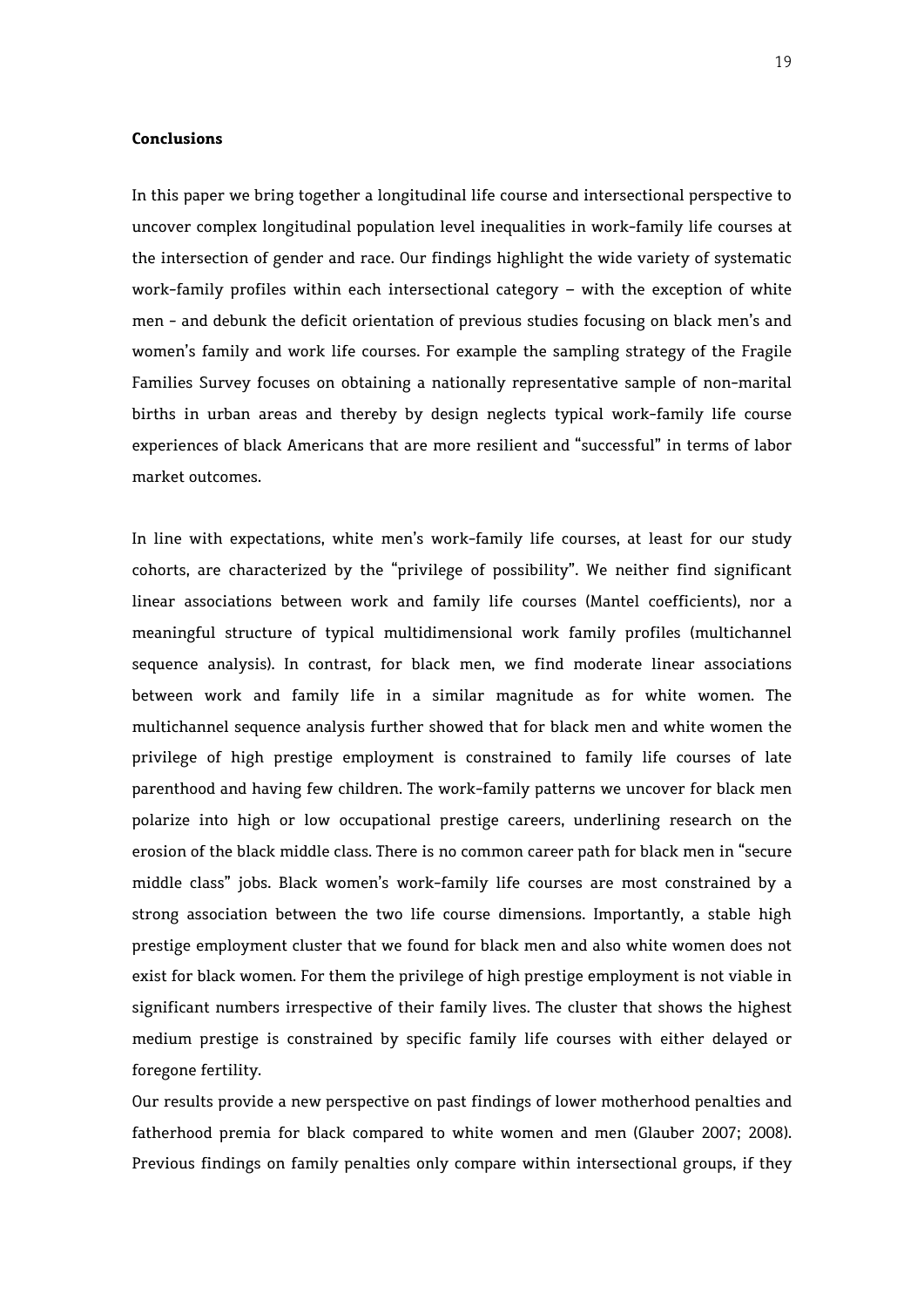assess family wage gaps all else controlled. A lower motherhood penalty among black women compared to white women might suggest that black mothers are less disadvantaged compared to white mothers, but our findings suggest the opposite. Black mothers have a lower earnings gap compared to black childless women, because childless black women are disadvantaged compared to childless white women. This is indicated by the absence of a typical work-family profile of high prestige careers for black women, regardless of their family life course.

We innovatively apply recent developments of sequence analysis to bridge the workfamily and intersectionality literatures and argue for complementing period measures of social inequality in work-family life courses with process outcomes. Using these new tools allowed us to establish complex longitudinal population level regularities in intersectional inequalities in work-family life courses that are not easily seen or immediately accessible (Goldthorpe 2015). Identifying complex population level regularities is an important precondition for assessing their causes and consequences. Possibly and likely different theoretical mechanisms have more predictive power in explaining the work-family patterns for black men, black women, white women and white men. For instance, for white women employee side characteristics, such as traditional gender norms, selection into motherhood of less career oriented women, and mothers' limited ability to comply with the ideal worker norm (productivity) might be most predictive for sorting into different work-family life course clusters. Moreover given frequently high earning husbands, employment is less of an economic necessity for many middle and upper class white women compared to black women. Among black men and women a lack of parental resources and employer side characteristics of discrimination might be more powerful explanatory factors for who sorts into which work-family life course type. In particular discrimination on combined intersectional categories (e.g. black single mother) is likely to be much larger than the additive effect of each of these categories separately (Pager 2003). In addition the availability of support with child care in kinship networks, including the availability of grandparent care might be a crucial factor especially for black men and women who try to balance parenthood with unstable, inflexible and irregular work hours (Carrillo et al 2017). These and other theoretical mechanisms that drive intersectional social inequalities in work and family life courses should be explored in future research.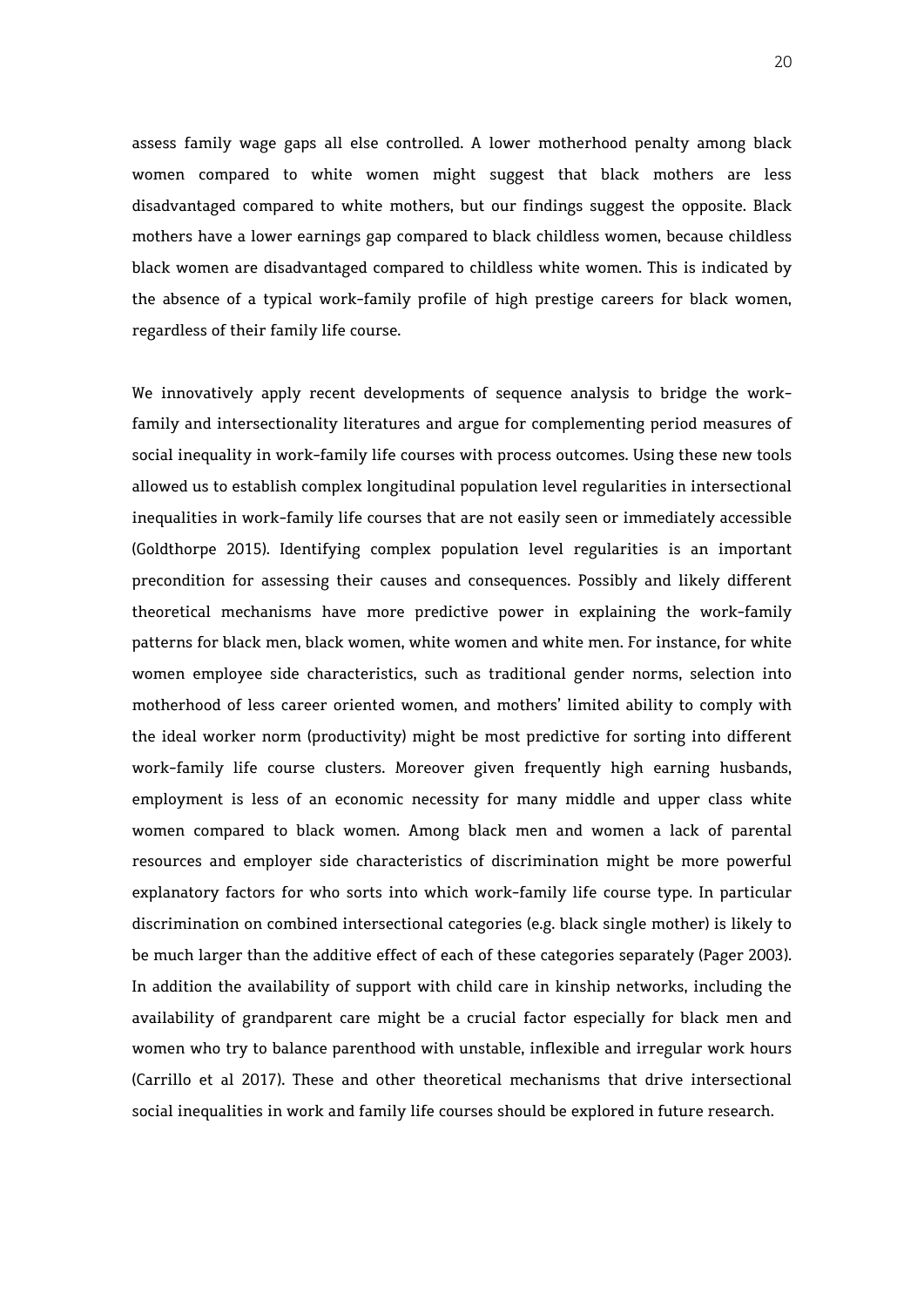#### **References**

- Abendroth, A. K., Huffman, M. L., & Treas, J. (2014). The parity penalty in life course perspective: Motherhood and occupational status in 13 European countries. *American Sociological Review*, 79(5), 993-1014.
- Aisenbrey, S. and Fasang, A. E. (2017): "The Interplay of Work and Family Trajectories over the life course: Germany and the United States in Comparison". *American Journal of Sociology* 122(5):1448–1484.
- Aisenbrey, S. Evertsson, M & Grunow, D. (2010): "Is there a career penalty for mothers' time out? A comparison of Germany, Sweden and the U.S.". *Social Forces* 88(2): 573-606.
- Aisenbrey, S. & Fasang, AE (2010): "New life for old ideas: The 'Second Wave' of Sequence Analysis Bringing the 'Course' Back into the Life Course", *Sociological Methods and Research* 38(3): 420-462.
- Benard, S., & Correll, S. J. (2010). Normative discrimination and the motherhood penalty. *Gender & Society*, 24(5), 616-646.
- Bowleg 2008: When black+lesbian+women=black lesbian women: the methodological challenges of qualitative and quantitative intersectionality research. *Sex Roles*, 59, 312-325.
- Browne, I., & Misra, M. (2003). "The Intersection of Race and Gender in the Labor Market." *Annual Review of Sociology* 29(1):487–514.
- Carrillo, D., Harknett, K., Logan, A., Luhr, S., & Schneider, D. (2017). Instability of Work and Care: How Work Schedules Shape Child-Care Arrangements for Parents Working in the Service Sector. *Social Service Review*, 91(3), 422-455.
- Choo, Hae Yeon and Myra Marx Ferree (2010). "Practicing Intersectionality in Sociological Research: A Critical Analysis of Inclusions, Interactions and Institutions in the Study of Inequalities." *Sociological Theory* 28(2): 129-149.
- Cooke, L. P. (2014). Gendered parenthood penalties and premiums across the earnings distribution in Australia, the United Kingdom, and the United States. *European Sociological Review*, 30(3), 360-372.
- Correll, S. J., Benard, S., & Paik, I. (2007). Getting a job: Is there a motherhood penalty?. *American journal of sociology*, 112(5), 1297-1338.
- Crenshaw, K. (1991). Mapping the margins: Intersectionality, identity politics, and violence against women of color. *Stanford law review*, 1241-1299.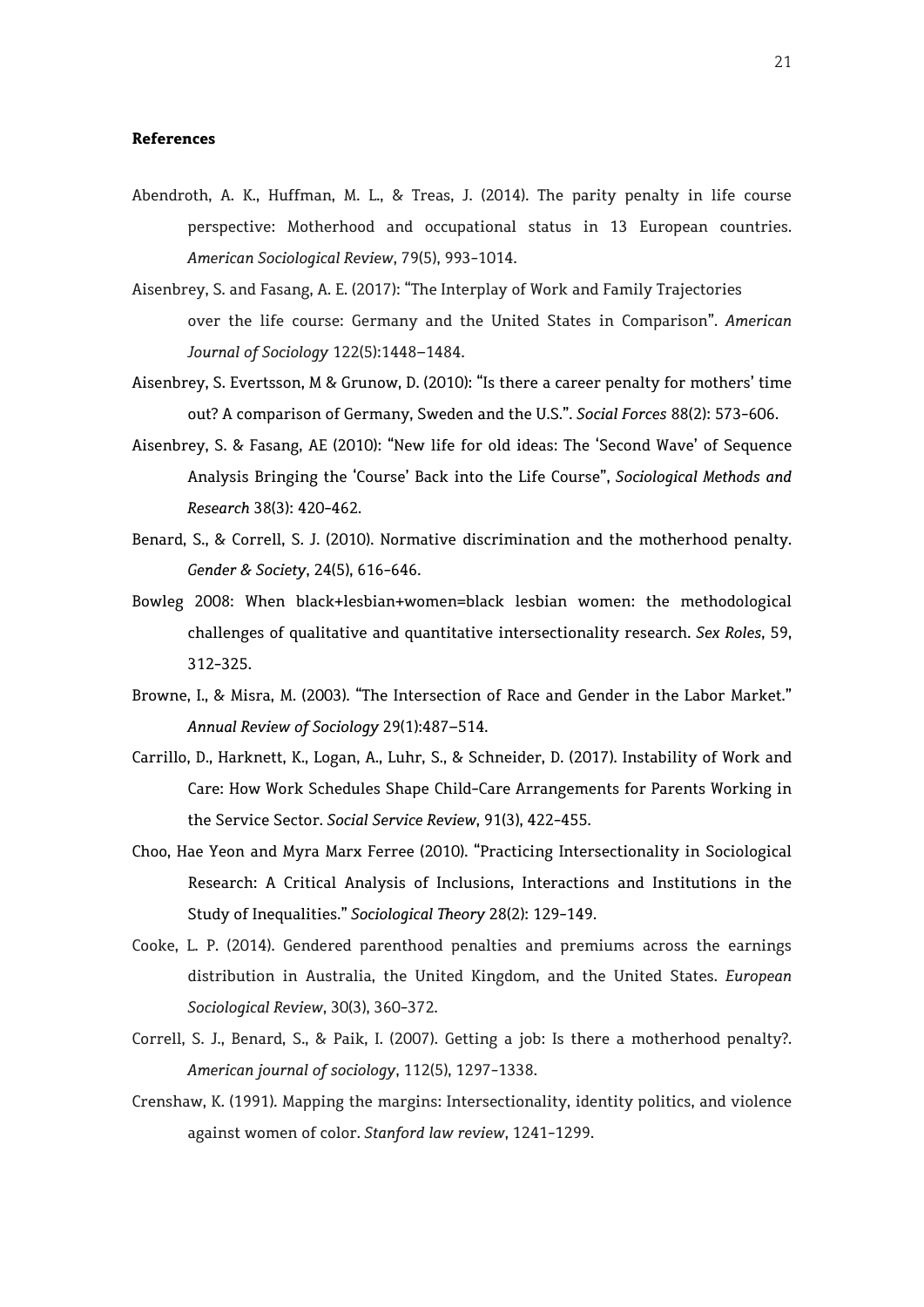- DiPrete, T. A., & McManus, P. A. (2000). Family change, employment transitions, and the welfare state: Household income dynamics in the United States and Germany. *American Sociological Review*, 343-370.
- Edin, K., & Lein, L. (1997). *Making ends meet: How single mothers survive welfare and lowwage work*. Russell Sage Foundation.
- Edin, K., & Kefalas, M. (2011). *Promises I can keep: Why poor women put motherhood before marriage*. Univ of California Press.
- England, P., Bearak, J., Budig, M. J., & Hodges, M. J. (2016). Do Highly Paid, Highly Skilled Women Experience the Largest Motherhood Penalty?. *American Sociological Review*, *81*(6), 1161-1189.
- England, P. (1979). Women and occupational prestige: A case of vacuous sex equality. *Signs: Journal of Women in Culture and Society*, 5(2), 252-265.
- Glauber, R. (2008) "Gender and Race in Families and at Work: The Fatherhood Wage Premium." *Gender & Society* 22(1): 8-30.
- Glauber, R. (2007) "Marriage and the Motherhood Wage Penalty among African Americans, Hispanics, and Whites." *Journal of Marriage and the Family* 69(4):951–61.
- Goldthorpe, J. H. (2015). *Sociology as a population science.* Cambridge University Press.
- Grunow, D., & Aisenbrey, S. (2016). Economic instability and mothers' employment: A comparison of Germany and the US. *Advances in Life Course Research*, 29, 5-15.
- Reichman, N. E., Teitler, J. O., Garfinkel, I., & McLanahan, S. S. (2001). Fragile families: Sample and design. *Children and Youth Services Review*, 23(4-5), 303-326.
- Hout, M., & DiPrete, T. A. (2006). What we have learned: RC28's contributions to knowledge about social stratification. *Research in social stratification and mobility*, 24(1), 1-20.
- Kahn, J. R., García-Manglano, J., & Bianchi, S. M. (2014). The Motherhood Penalty at Midlife: Long-Term Effects of Children on Women's Careers. Journal of Marriage and Family, 76(1), 56-72.
- Killewald, A., & Gough, M. (2013). Does specialization explain marriage penalties and premiums?. *American sociological review*, *78*(3), 477-502.
- Loughran, D. S., & Zissimopoulos, J. M. (2009). Why wait? The effect of marriage and childbearing on the wages of men and women. *Journal of Human resources*, *44*(2), 326-349.
- McCall, Leslie: The Complexity of Intersectionality, *Signs: Journal of Women in Culture and Society* Mar 2005, Volume 30, Issue 3, pp. 1771 – 1800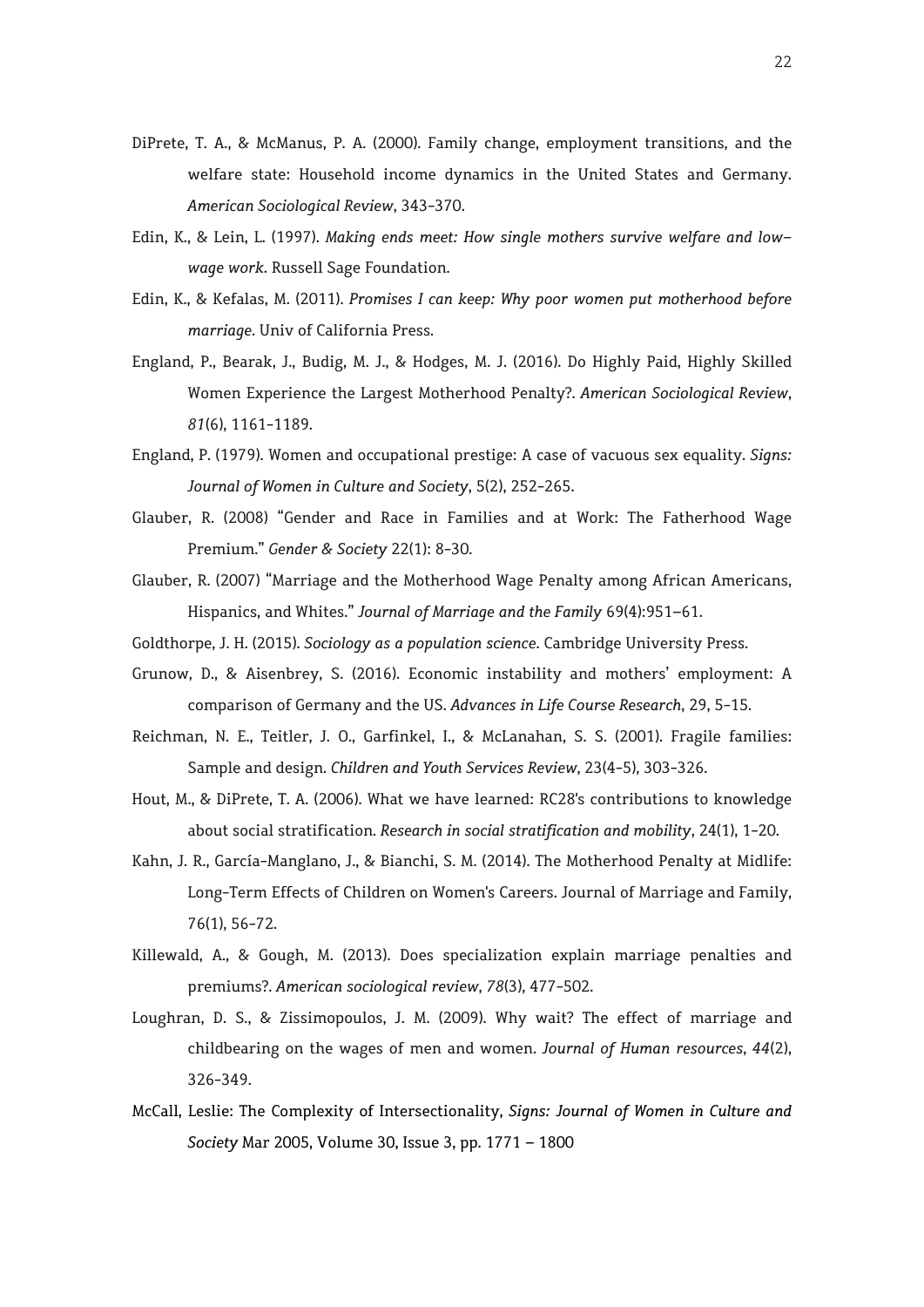- McCall, Leslie 2000. "Explaining Levels of Within-Group Wage Inequality in U.S. Labor Markets." *Demography* 37(4):415–30.
- Nash, Jennifer. 2008. "Re-Thinking Intersectionality." Feminist Review 89: 1–15.
- Phoenix, Ann, and Pamela Pattynama. 2006. "Intersectionality." *European Journal of Women's Studies* 13 (3): 187–192.
- Pal, Ipshita, and Jane Waldfogel. (2016) "The Family Gap in Pay: New Evidence for 1967 to 2013." *Russel Sage Foundation*.
- Penner, Andrew M and Saperstein A. (2013): "Engendering racial perceptions: An Intersectional Analysis of How Social Status Shapes Race" Gender and Society, 27 (3) 319-344
- Pew research institute (2017).
- Pager, D. (2003). The mark of a criminal record. American journal of sociology, 108(5), 937- 975.
- Piccarreta, R., & Elzinga, C. H. (2013). Mining for Association Between Life Course Domains. Chapter 8 in *Contemporary Issues in Exploratory Data Mining in the Behavioral Sciences*, 190.
- Piccarreta, R. (2017). Joint Sequence Analysis: Association and Clustering. *Sociological*  Methods & Research, 46(2), 252-287.
- Sirniö, O., Kauppinen, T. M., & Martikainen, P. (2017). Intergenerational determinants of joint labor market and family formation pathways in early adulthood. Advances in Life Course Research, 34, 10-21.
- Sprague, J. (2005): Feminist methodologies for critical researchers, briding differences.
- Studer, M., & Ritschard, G. (2016). What matters in differences between life trajectories: a comparative review of sequence dissimilarity measures. *Journal of the Royal Statistical Society: Series A (Statistics in Society)*, 179(2), 481-511.
- Jones, K. and Skendall (2012). Re-framing authenticity: considering multiple social indentities using autoethnographic and intersectional approaches. *The Journal of Higher Education*. 83 (5). 698-723
- Smock, P. J. (2000). Cohabitation in the United States: An appraisal of research themes, findings, and implications. *Annual review of Sociology*, 26(1), 1-20.
- Walby, S. (2009). *Globalization and inequalities: Complexity and contested modernities*. Sage.
- Zagel, H. (2013). Are all single mothers the same? Evidence from British and West German women's employment trajectories. *European sociological review*, *30*(1), 49-63.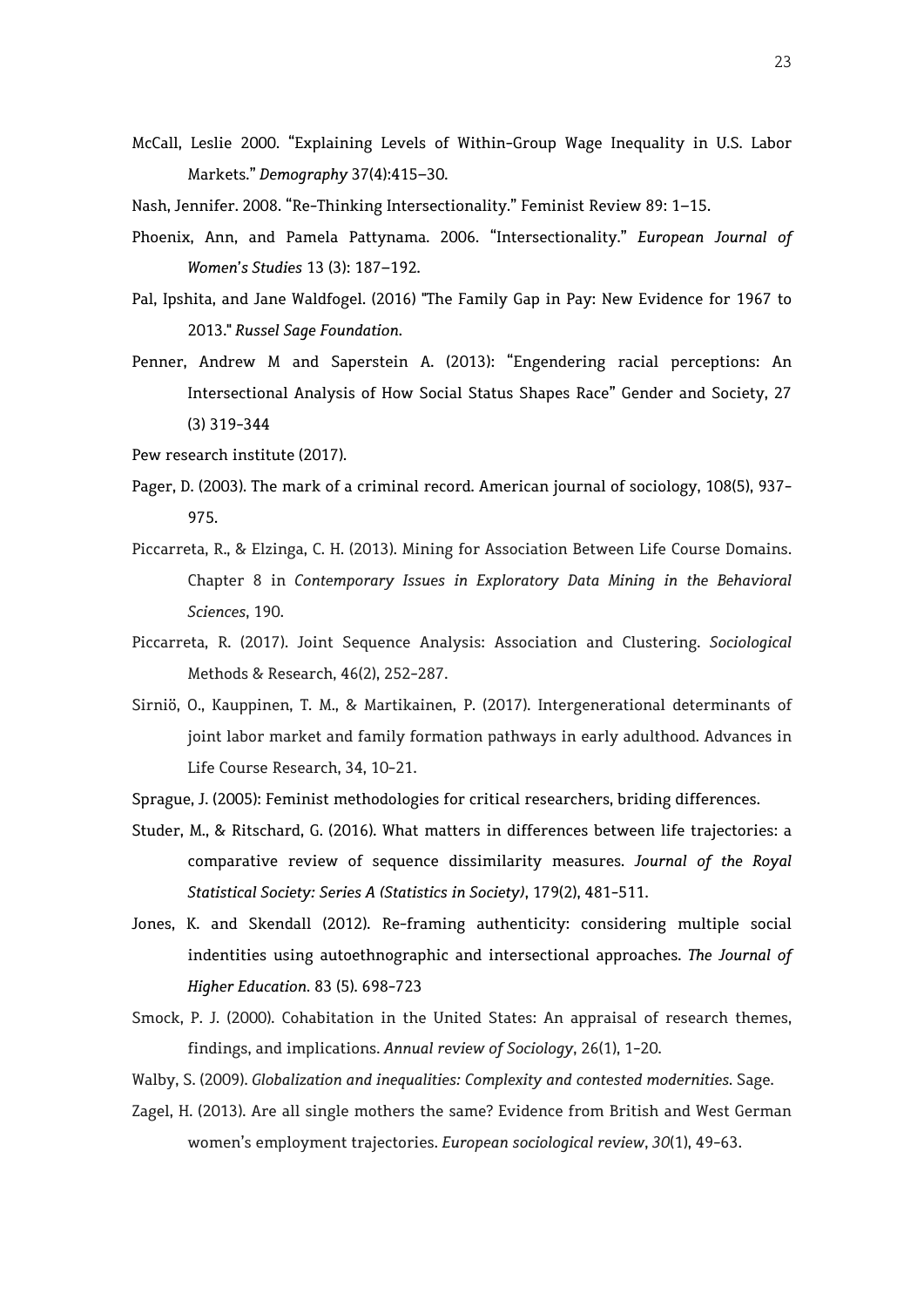- Zagel, H. (2018). Lebensbedingungen Alleinerziehender. In *Alleinerziehen im Lebensverlauf* (pp. 5-14). Springer VS, Wiesbaden.
- Zinn, M. B., & Dill, B. T. (1996). Theorizing difference from multiracial feminism. *Feminist studies*, 22(2), 321-331.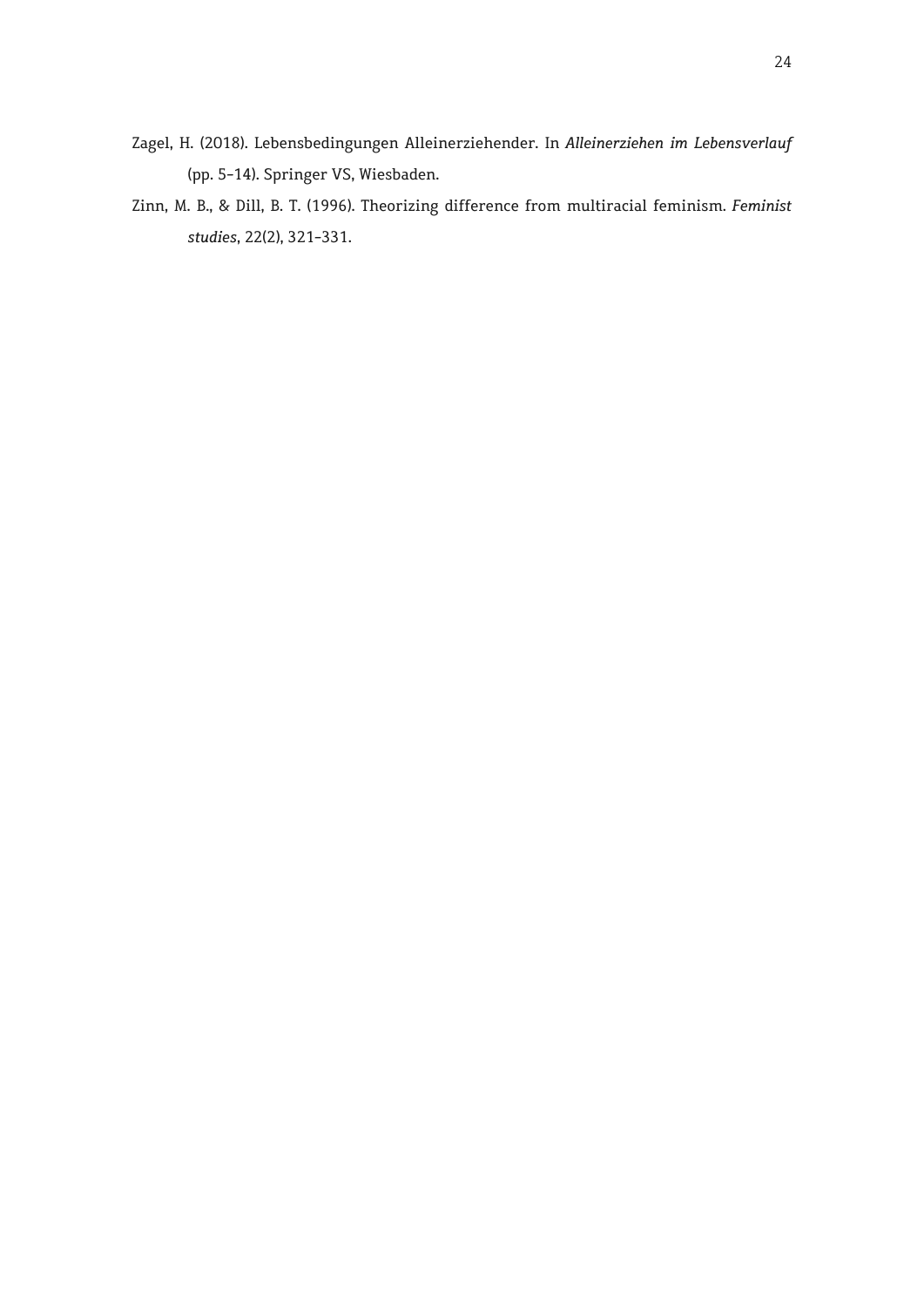### **Figures**



*Figure 1: Mantel coefficient to measure (linear) association between work and family life courses (NLSY 1979).*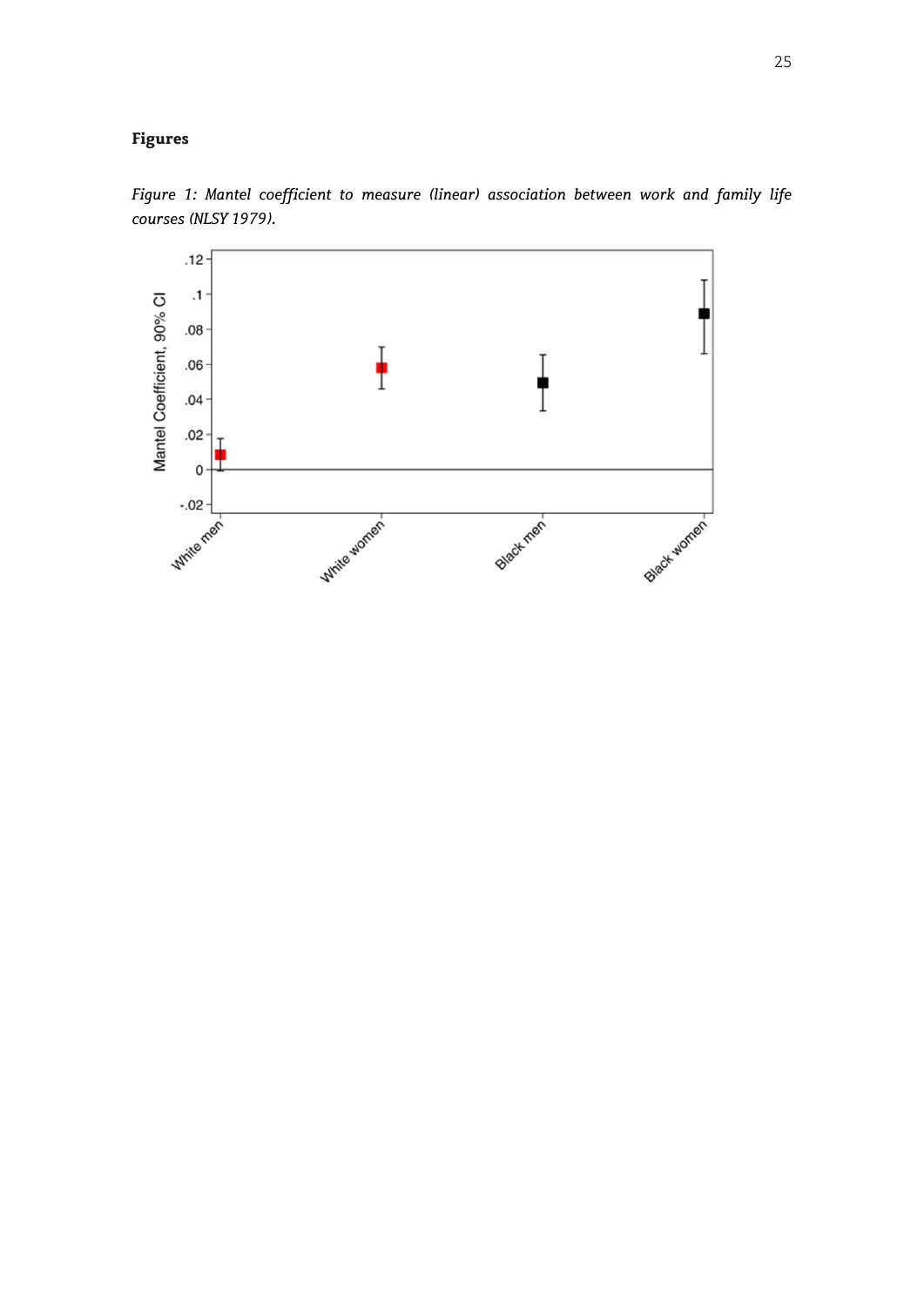

*Figure 2: Cluster Cut-off criteria for PAM cluster analysis based on multichannel sequence distances for four intersectional groups (NLSY 1979)*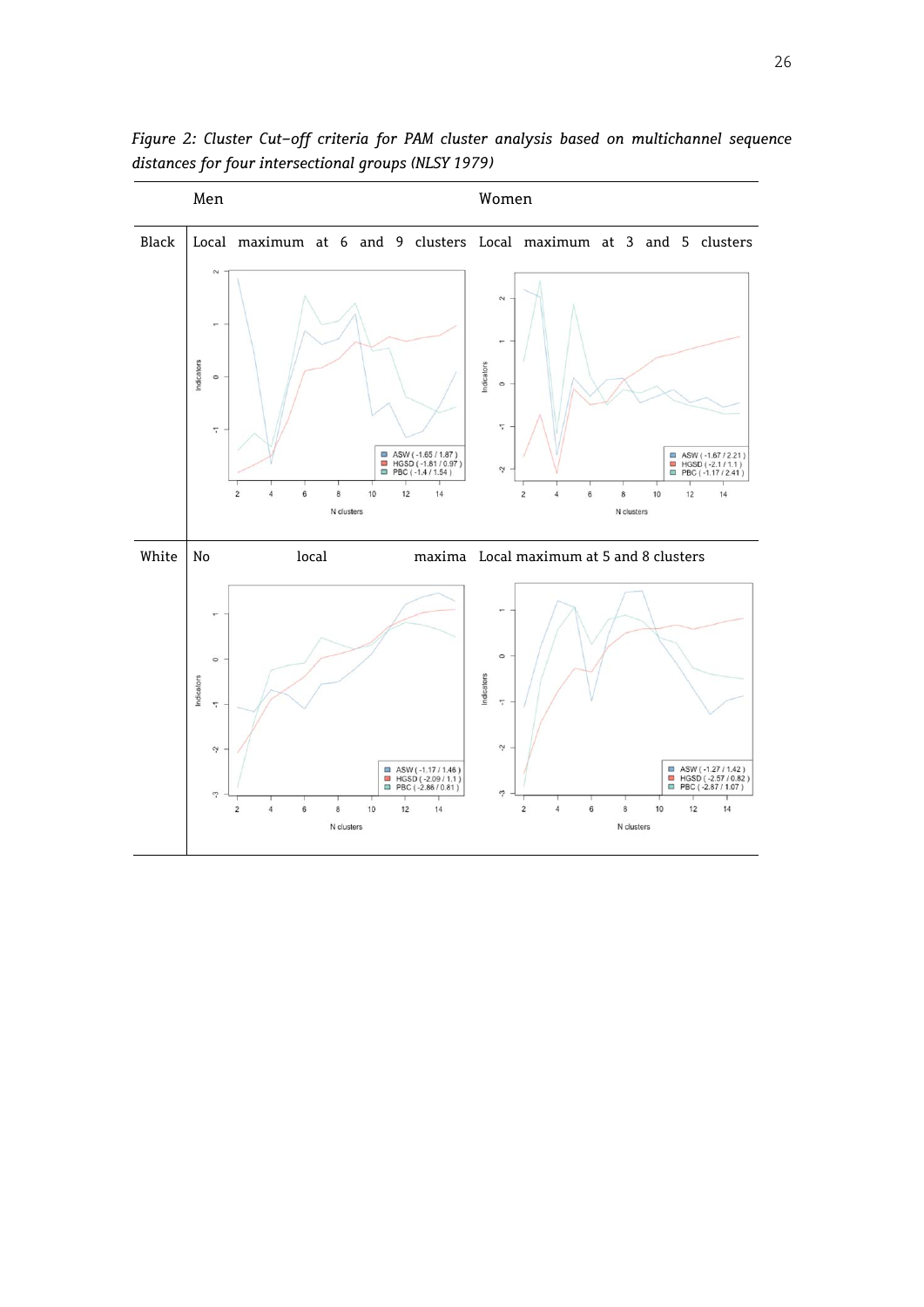

*Figure 3: State distribution plots of 6 multidimensional work and family clusters for black men (view in color)*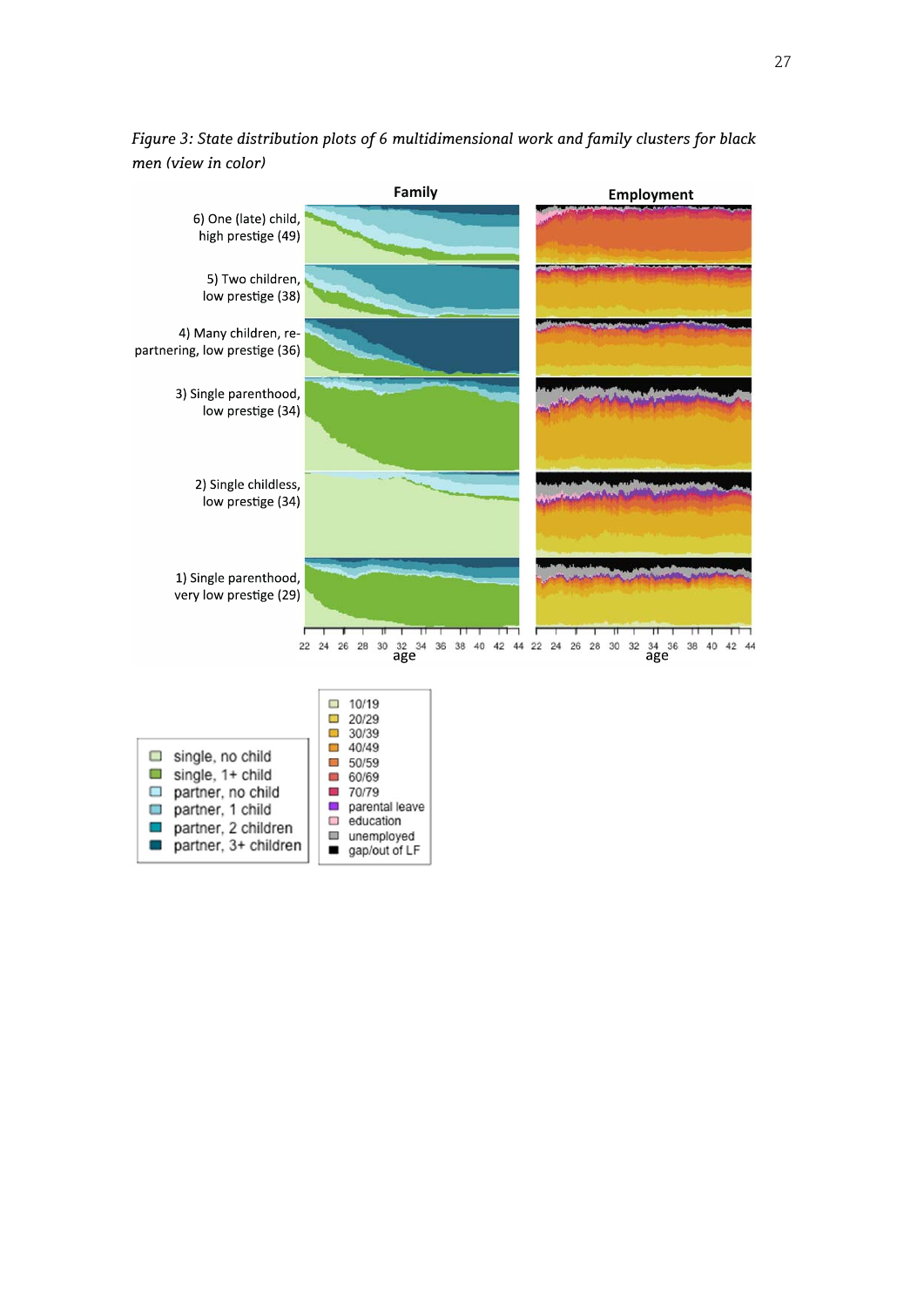

*Figure 4: State distribution plots of 5 multidimensional work and family clusters for black women (view in color)* 

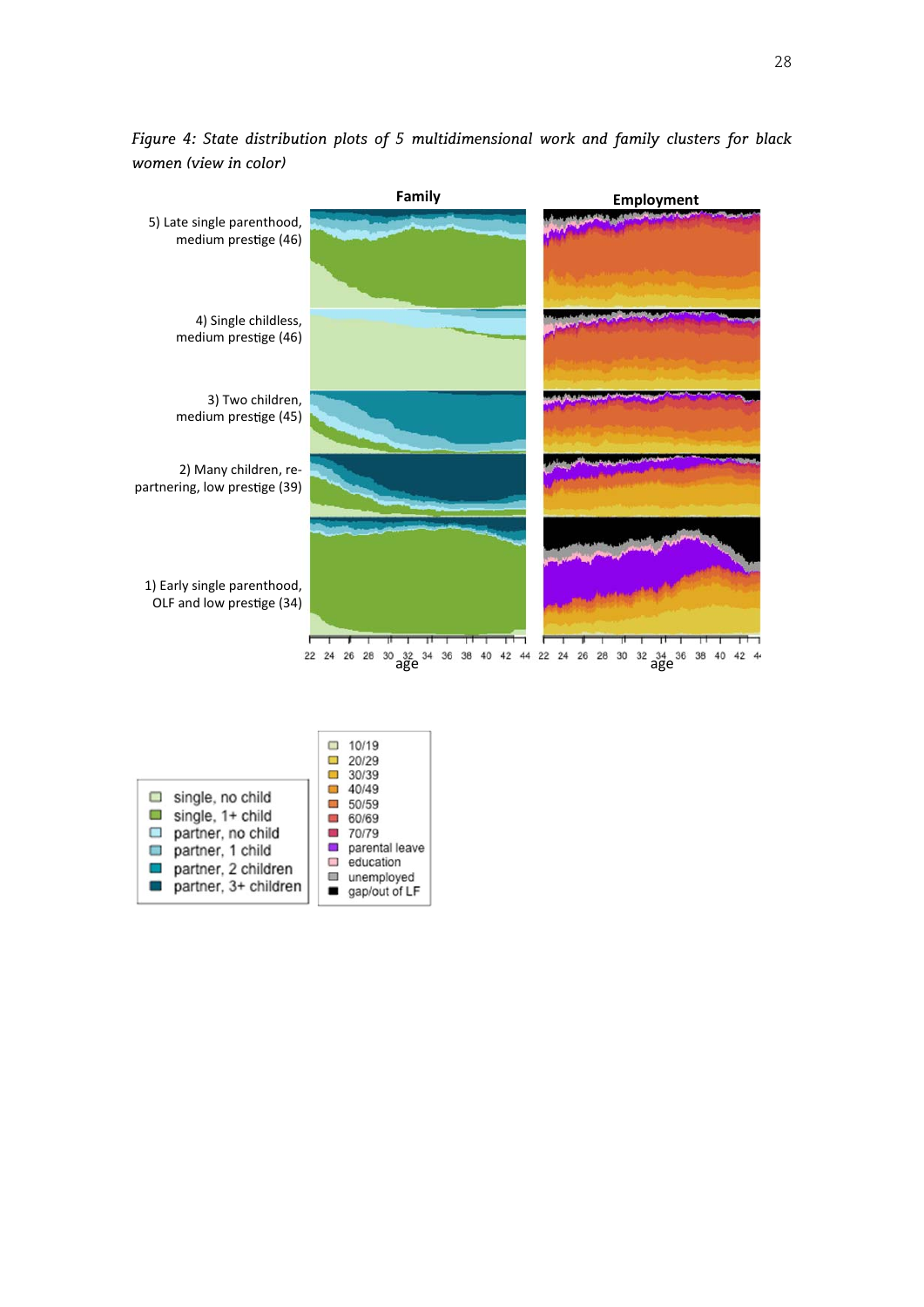

*Figure 5: State distribution plots of 5 multidimensional work and family clusters for white women (view in color)* 

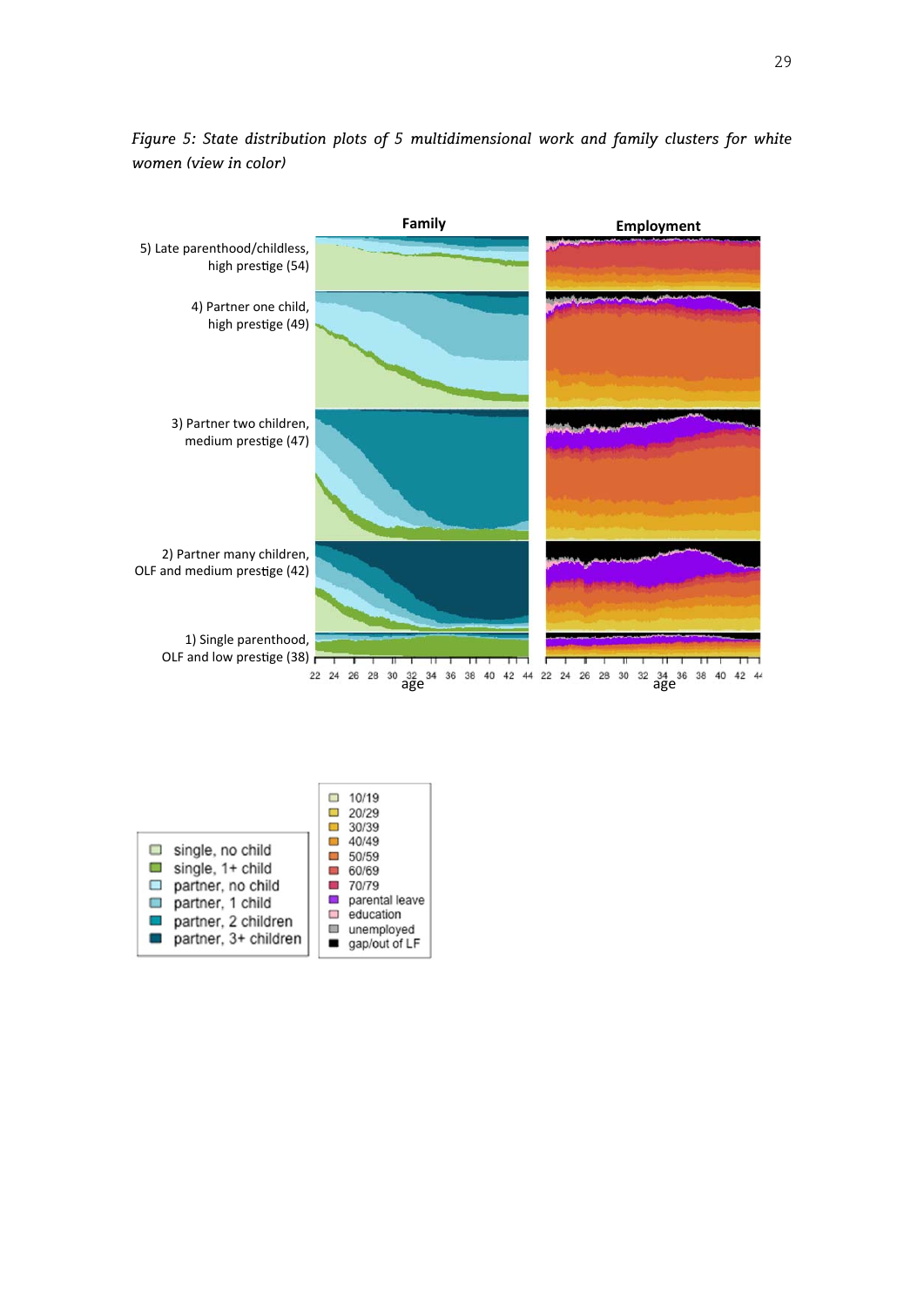### **Tables**

|             |         |          |      |      | Black |      |      |       | White |
|-------------|---------|----------|------|------|-------|------|------|-------|-------|
| Clusters    |         | 1)       | 2)   | 3)   | 4)    | 5)   | 6)   | Total | Total |
| N           |         | 180      | 158  | 175  | 107   | 98   | 109  | 827   | 1757  |
| $\%$        |         | 22       | 19   | 21   | 13    | 12   | 13   | 100   | 100   |
| Average     |         | 28.9     | 33.7 | 34.0 | 35.7  | 38.1 | 49.2 | 35.6  | 42.2  |
| Treimann    |         |          |      |      |       |      |      |       |       |
| % No HS     |         | 34.3     | 29.7 | 25.7 | 29.0  | 18.4 | 10.1 | 25.9  | 17.7  |
| % Just HS   |         | 49.4     | 32.3 | 49.1 | 41.1  | 39.8 | 19.3 | 40.3  | 35.5  |
| Father      | Edu 9.3 |          | 10.2 | 10.5 | 9.5   | 11.0 | 11.3 | 10.3  | 11.8  |
| years       |         |          |      |      |       |      |      |       |       |
| Mother      |         | Edu 10.3 | 10.9 | 10.9 | 10.6  | 10.9 | 11.9 | 10.9  | 11.4  |
| years       |         |          |      |      |       |      |      |       |       |
| Child start |         | 0.6      | 0.01 | 0.5  | 0.7   | 0.3  | 0.2  | 0.4   | 0.2   |
| Child end   |         | 2.2      | 0.3  | 2.2  | 3.5   | 1.9  | 1.5  | 1.9   | 1.7   |

*Table 1: Descriptive information for black and white men*